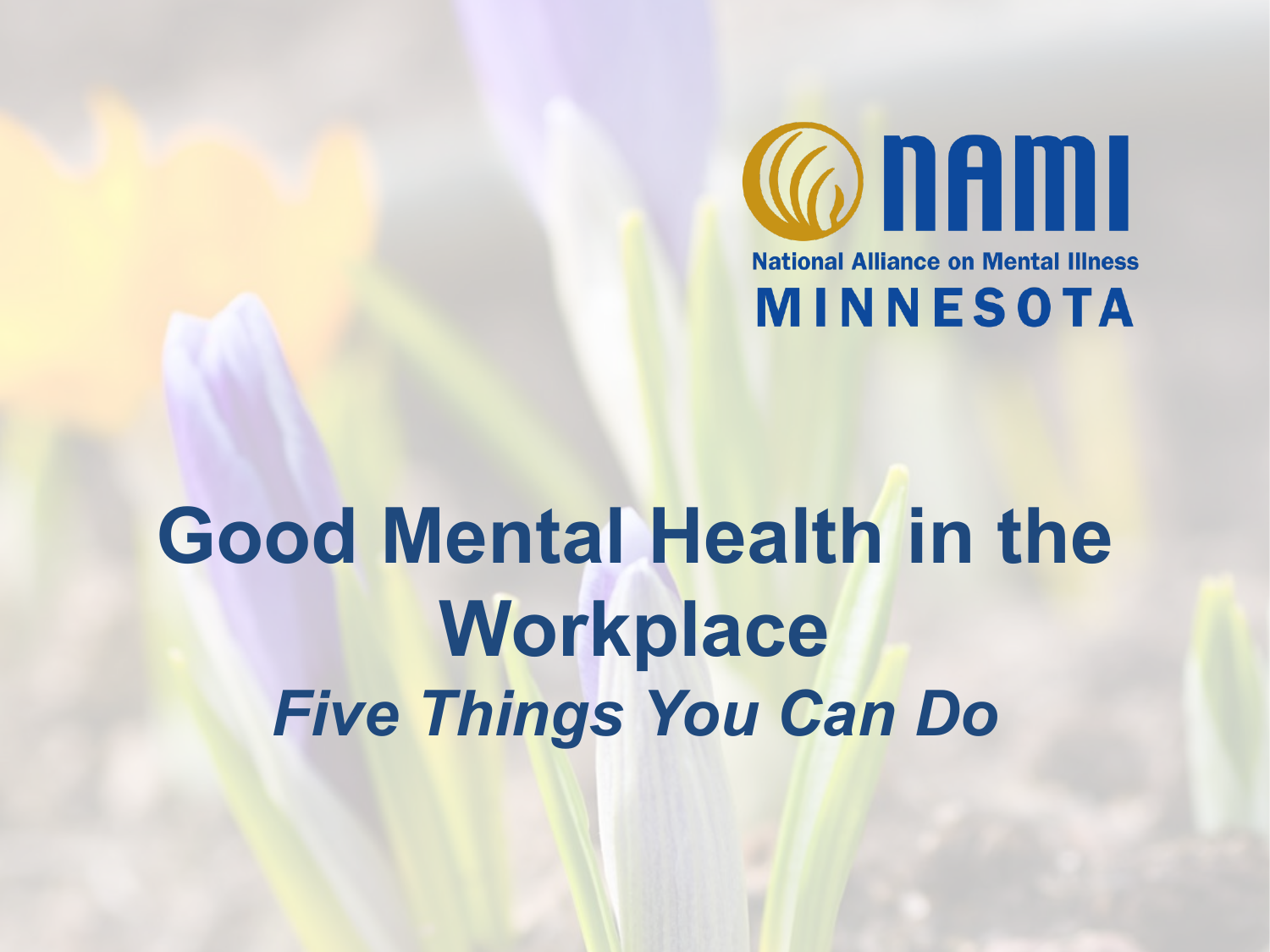## Learning Objectives

- Learn the five things you can do to create a workplace that values good mental health
	- Promote good mental health
	- Know common symptoms of mental illnesses
	- Change our attitudes towards people with mental illnesses
	- Learn about accommodations
	- Create places that foster respect and acceptance

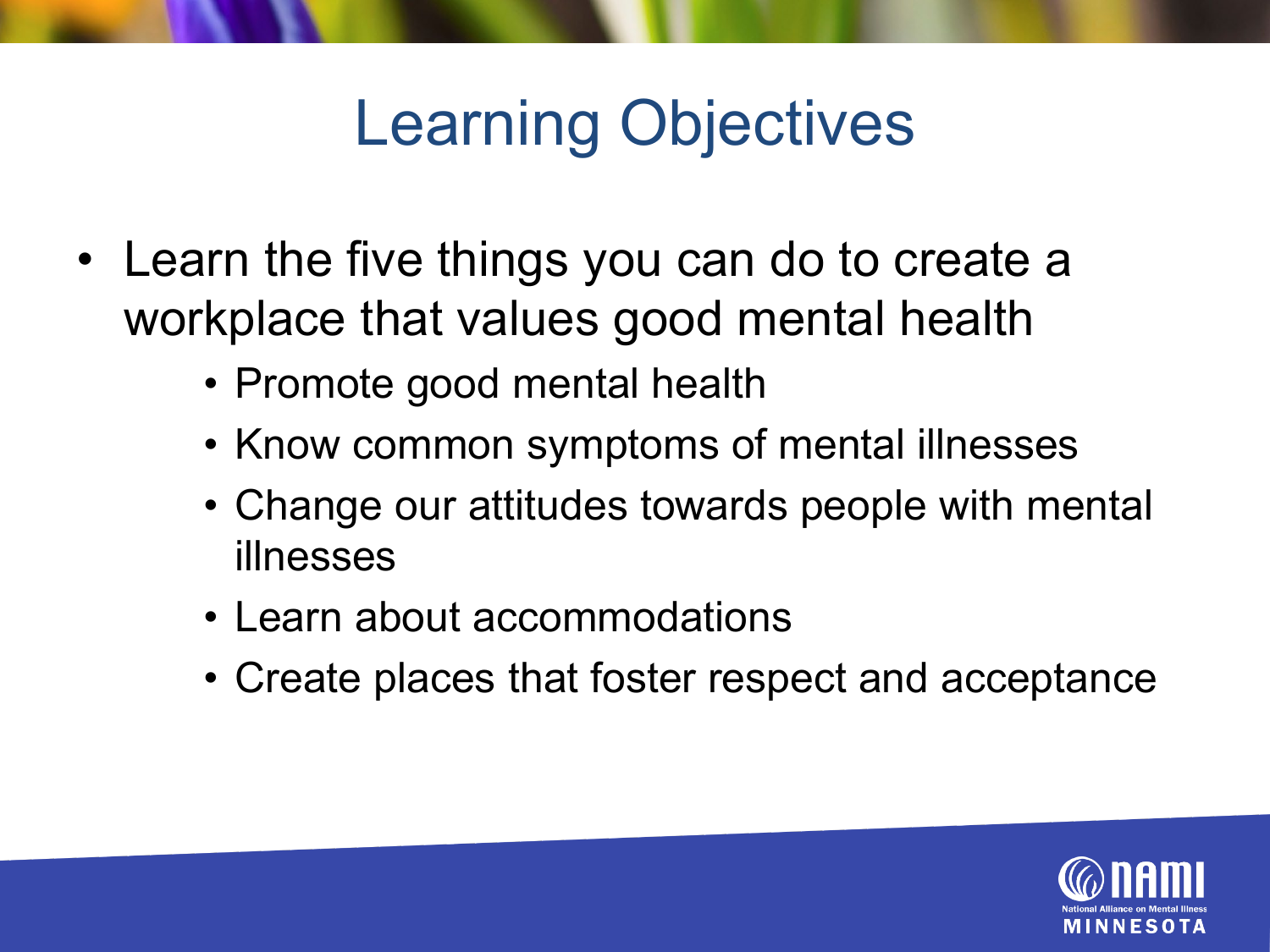#### Goal

- Utilize the gifts and talents of all employees
- Have productive employees who carry out the mission of the organization
- Have a culture that accepts differences and helps everyone to do their best
- Treat mental illnesses like physical health conditions
- Understand that recovery is possible

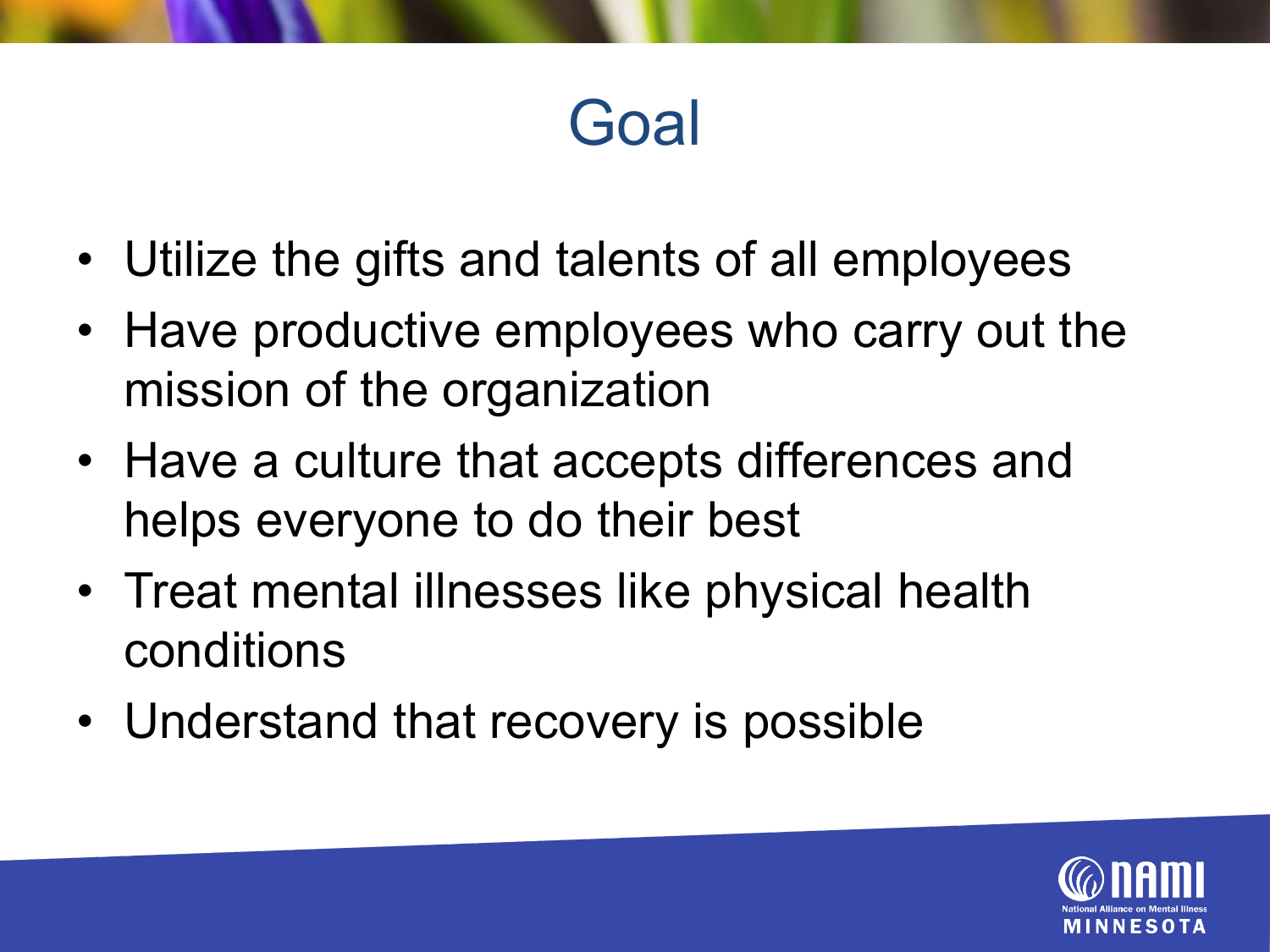#### Mental Illnesses & Workplaces

- Employees may have a mental illness
- Employees may have a family member with a mental illness
- Executive or manager may have a mental illness or a family member with a mental illness
- Clients or customers may have a mental illness

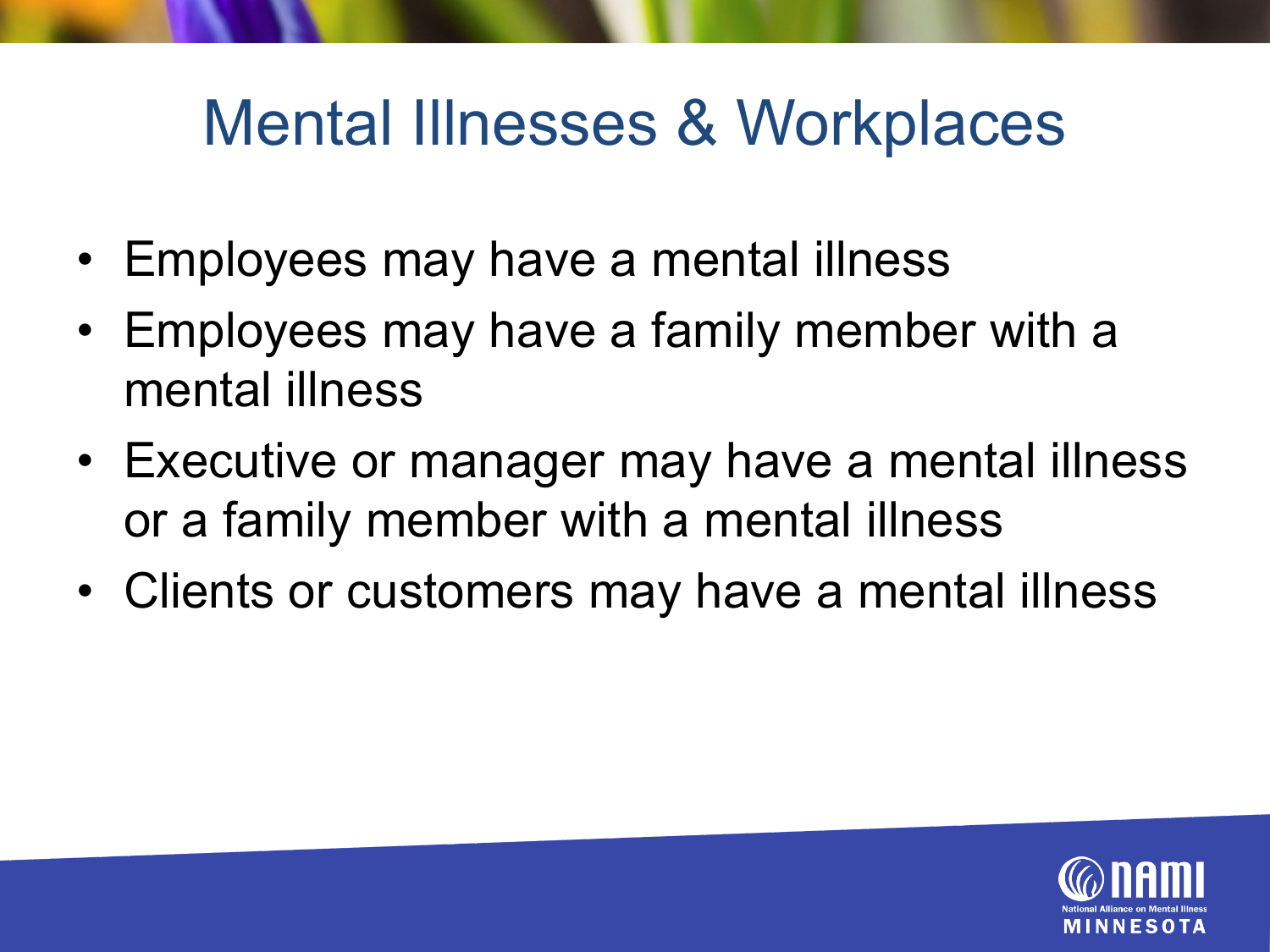#### Where We Are Now

- 70% of people with depression are in the workforce
- 35 million lost work days per year due to mental illness
- Barely 57% were receiving treatment
- \$105 Billion cost of untreated mental illness, mostly due to lost productivity
- 1 on 10 full-time employees has an addiction
- People with ADHD are 18 times as likely to be disciplined for work problems
- Depression is the leading cause of short and long term disability
- People with untreated mental illness are 4.5 times more likely than others to experience an accident or a near miss in the preceding 28 days

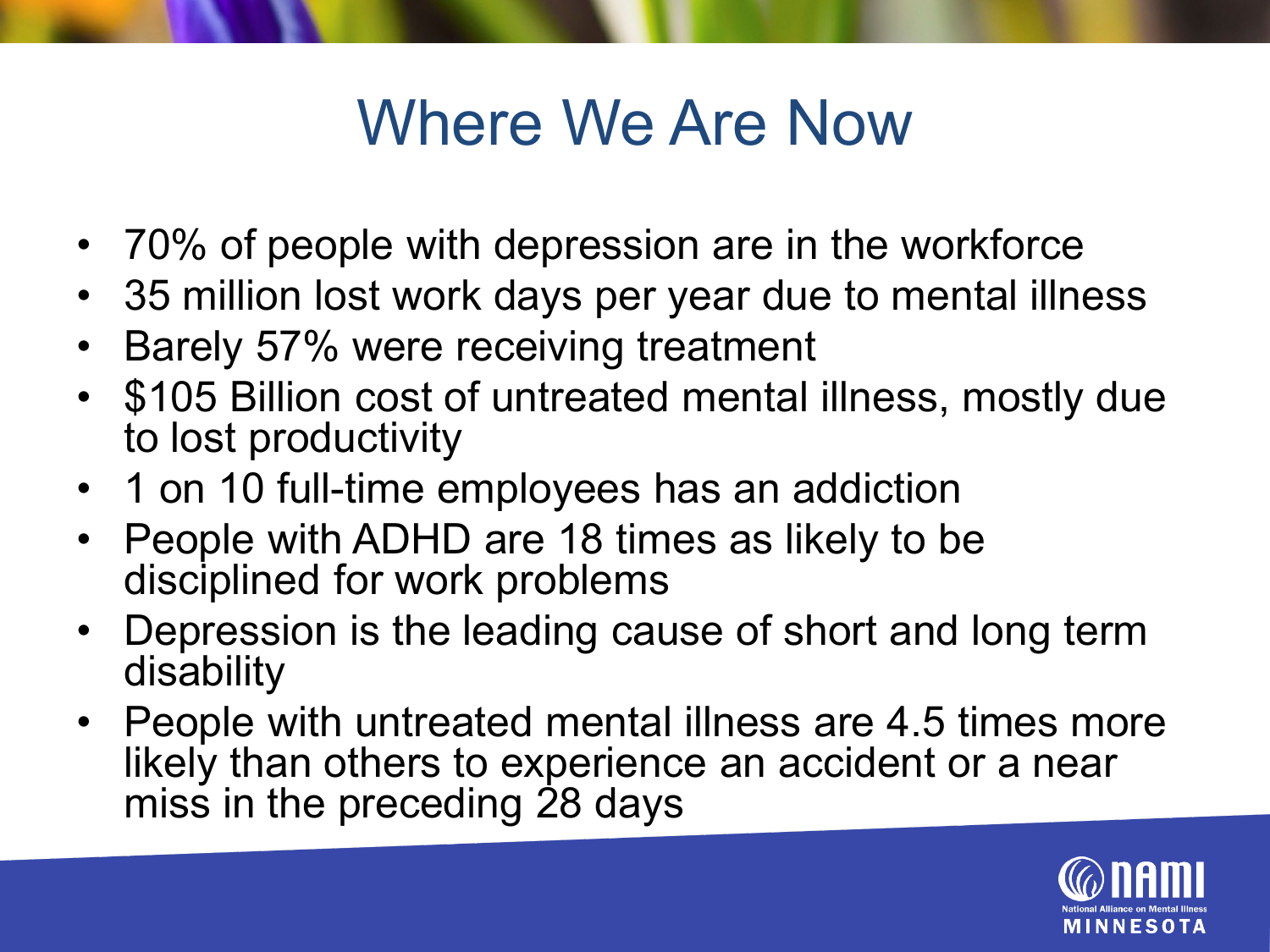## Big Benefits

- When treated employers experience
	- Reduction in used sick days and employee turnover
	- Improved productivity
	- More engagement
	- Increased loyalty
	- Reduced healthcare costs
	- Increased satisfaction
	- Increased safety, fewer accidents

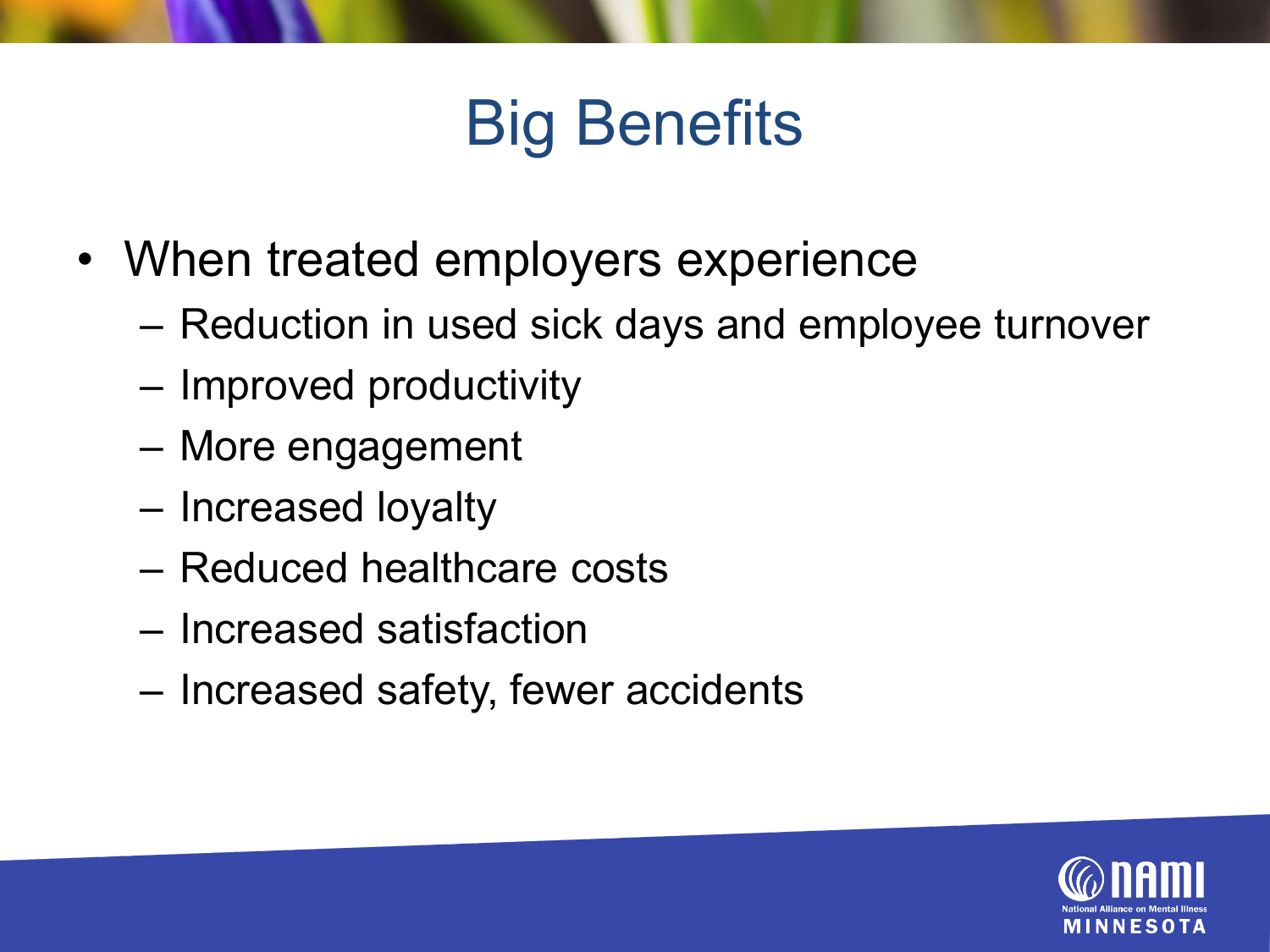#### Promote Mental Health

State of well-being in which the individual realizes his or her own abilities, can cope with the normal stresses of every day life, can work productively and fruitfully, and is able to make a contribution to his or her community.

Health and mental health go together.

Everyone has health and mental health.

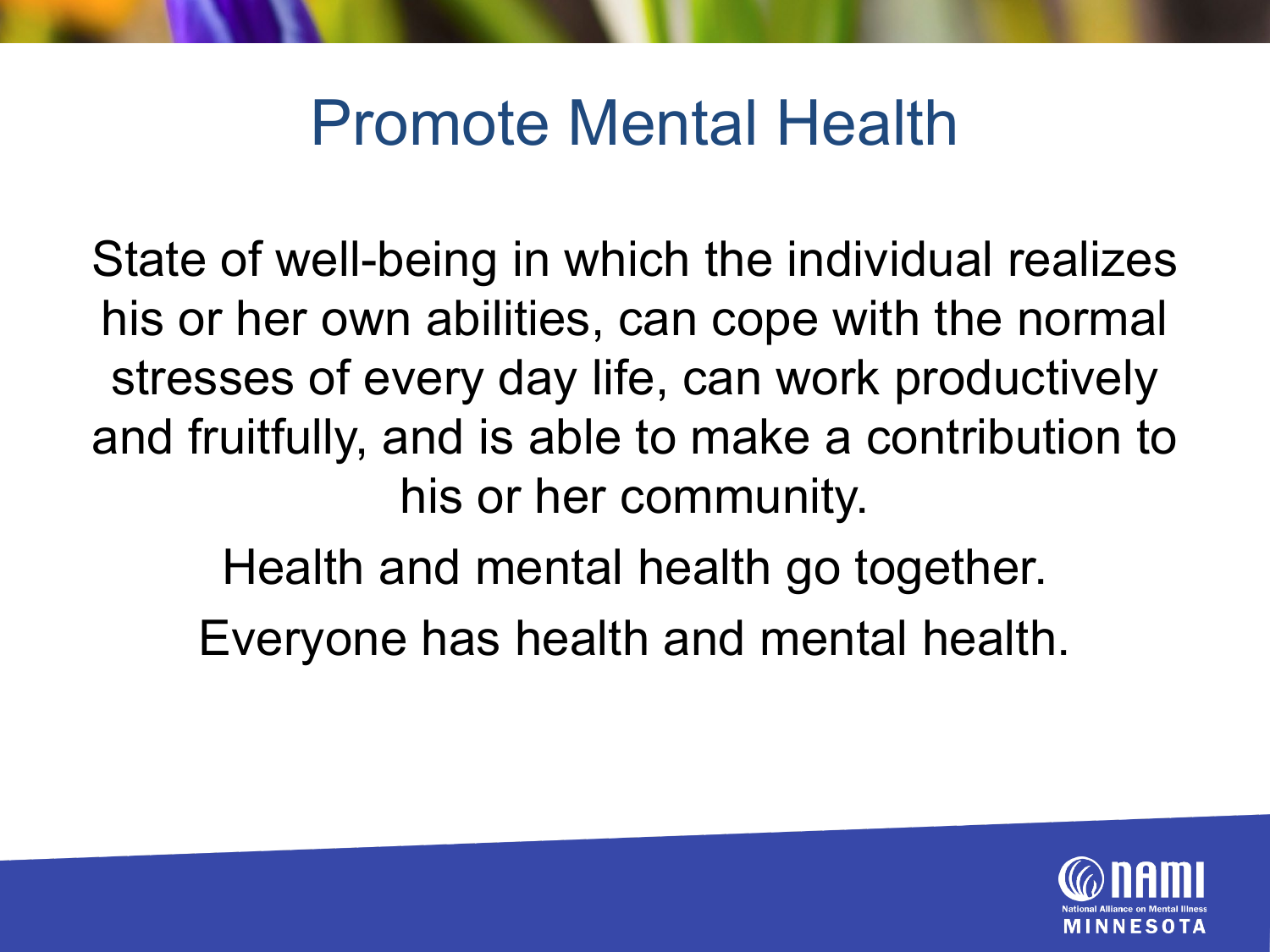## Working During COVID-19

- Living with uncertainty
- Worrying about catching it or loved ones becoming sick
- Being alone or together too much
- Loss of jobs and income
- Trying to teach children and work
- Physical distancing is hard

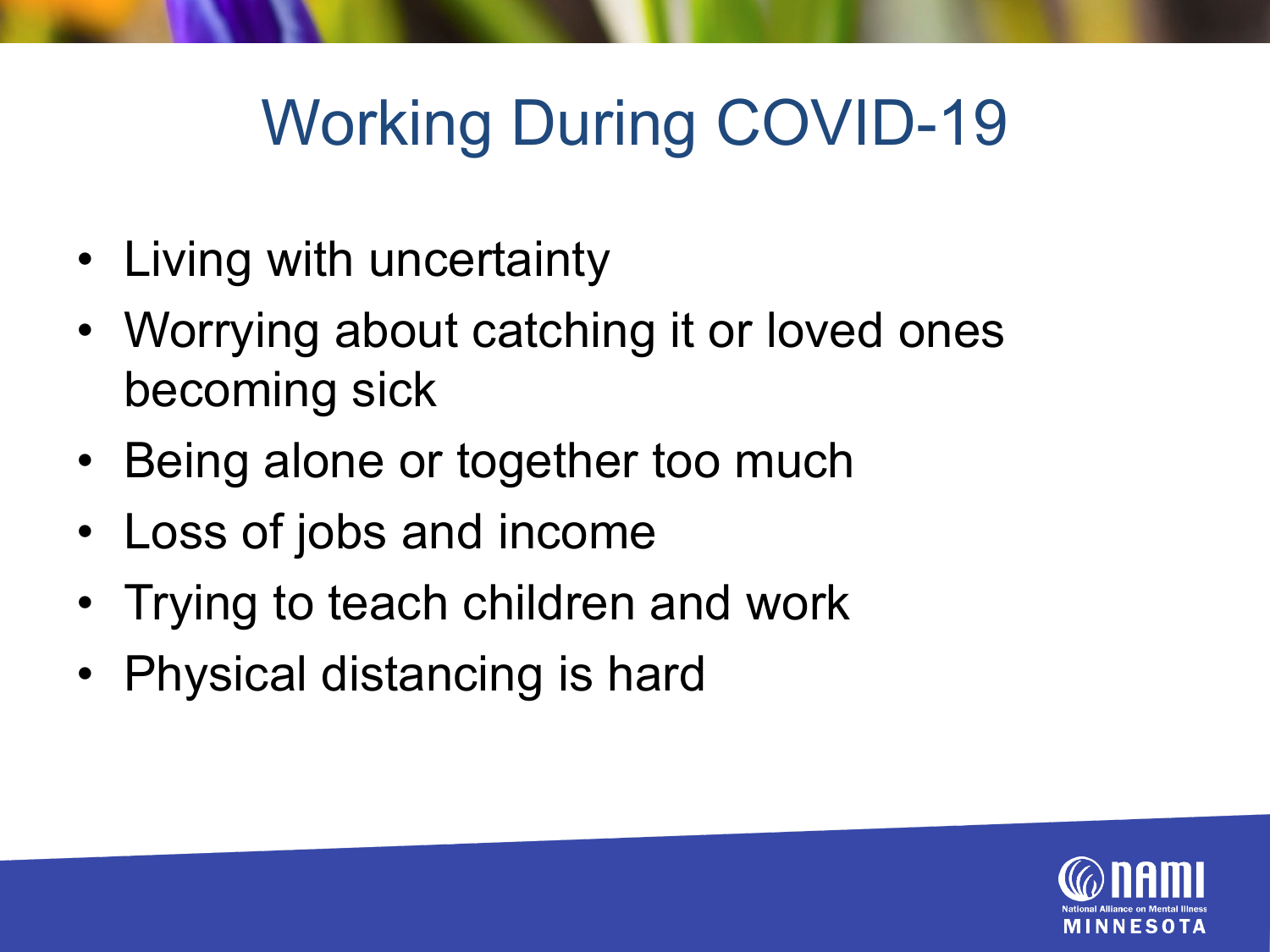## Five Things You Can Do

- Control what you can, limit access to the news
- Move every day
- Eat nutritious meals
- Connect to others
- Think the best of people give people space and grace

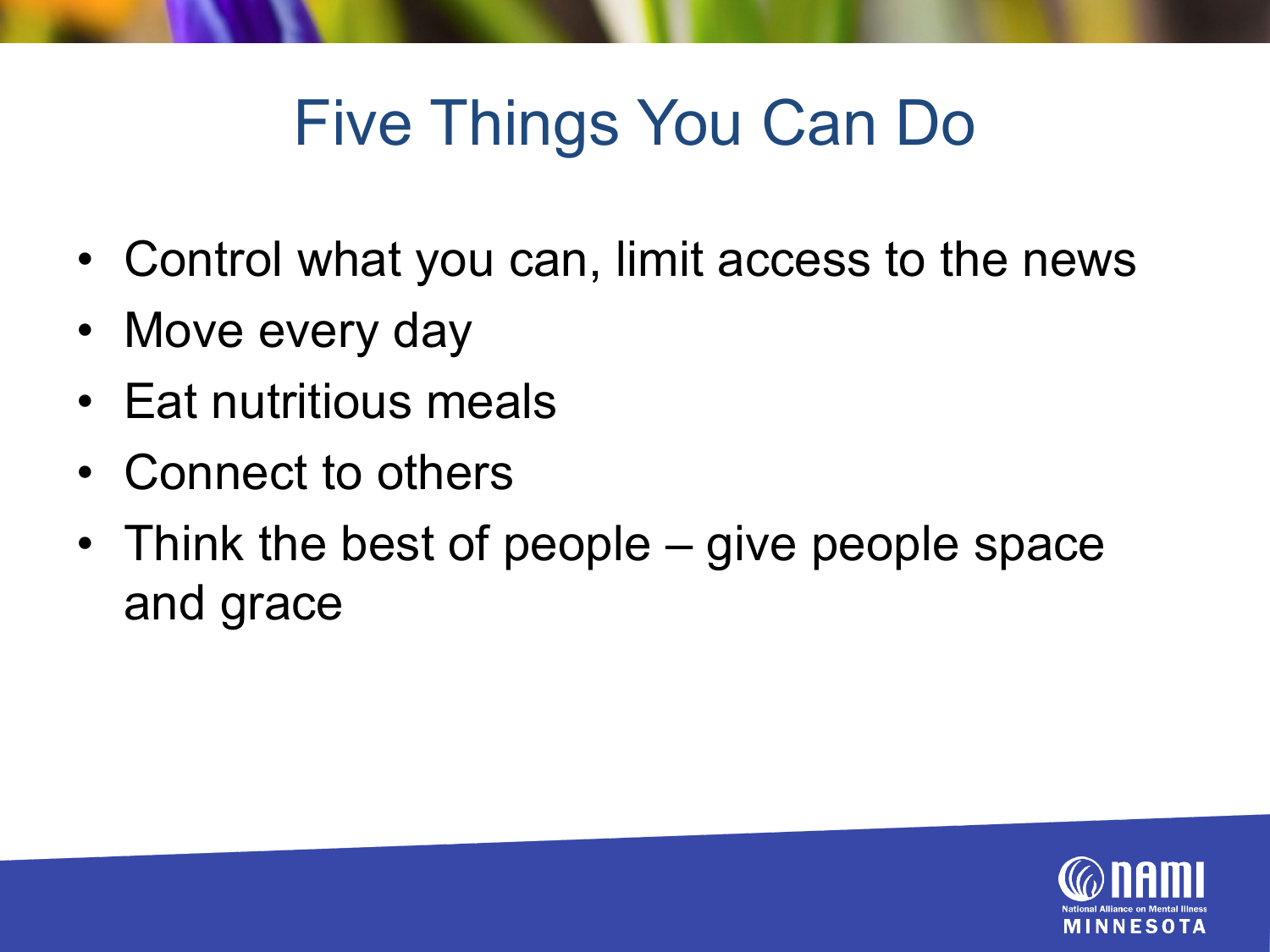#### Work Life Harmony

- Make a decision as to when you're "on" and when you're "off".
- Manage expectations. How are you measuring up to your own and others' expectations? Are they realistic? Are you promising more than you can do?
- When do you work best morning, afternoon? How can you structure your day to reflect this?
- What do you do well and how can you build on that?

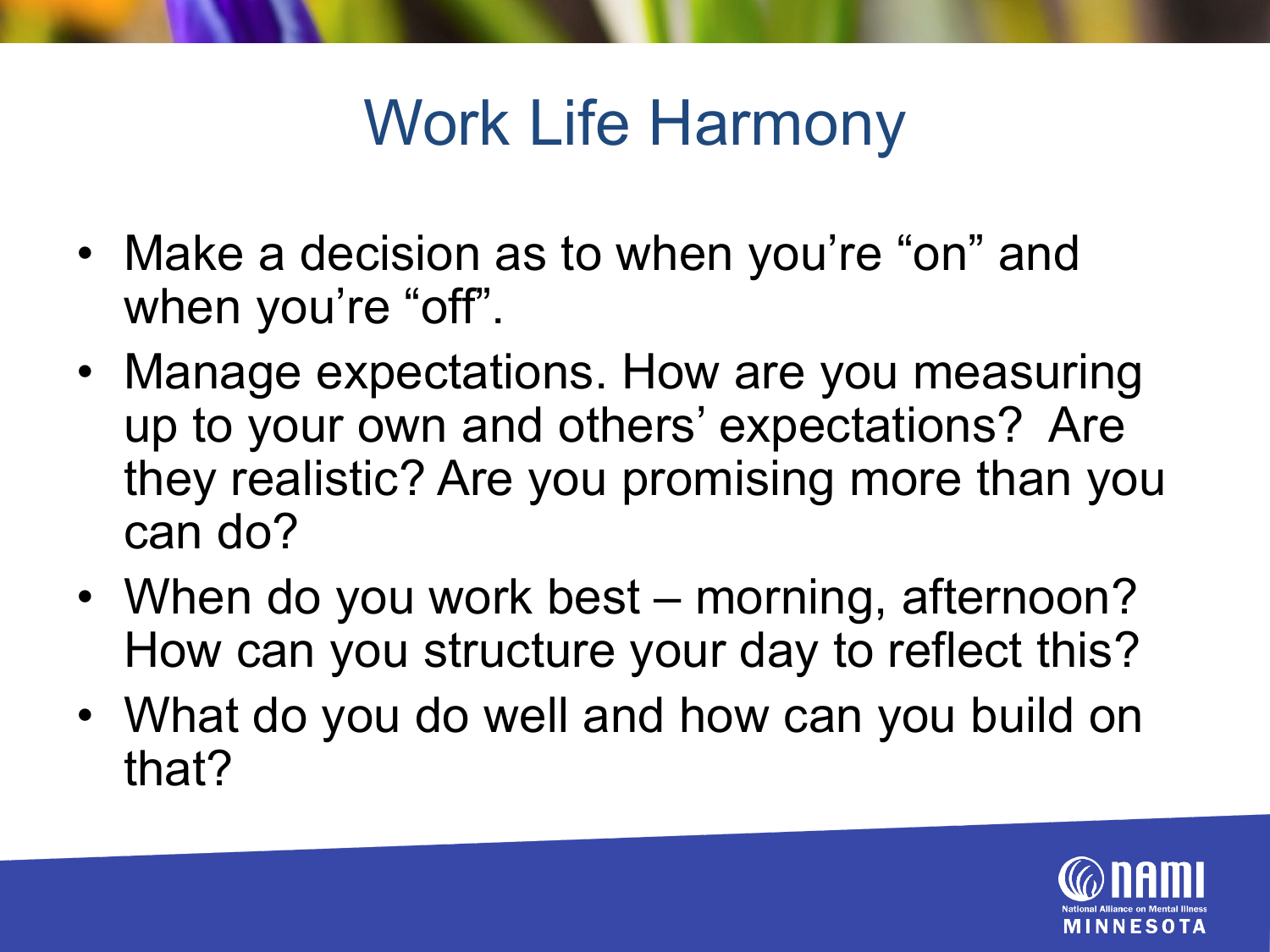- Mental Health
	- depression, anxiety, mood, irritability
- Physical Health
	- headaches, stomach aches, sleeplessness, anger, low energy
	- Can lead to diabetes, heart disease, high blood pressure

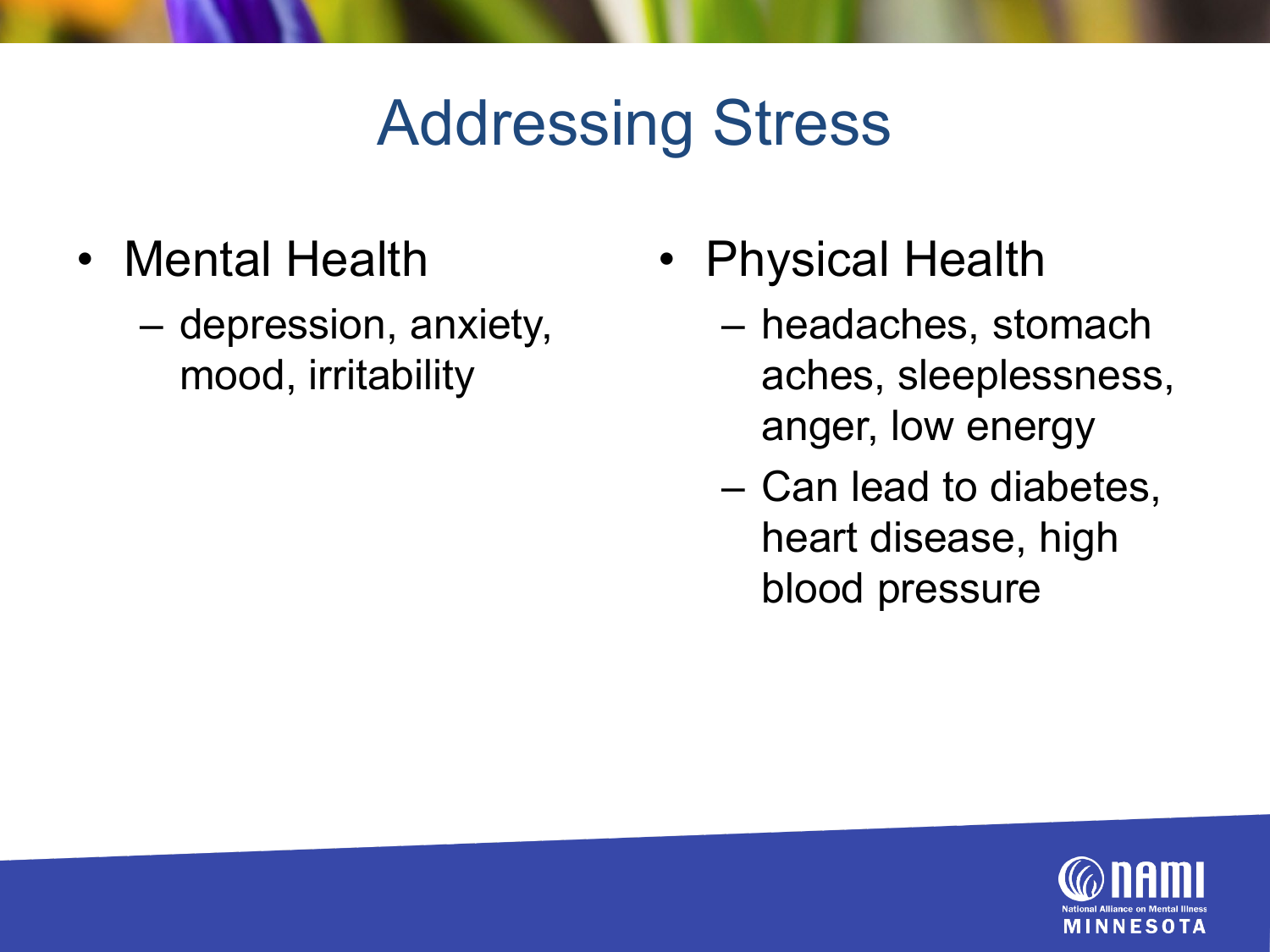#### • **Healthy coping strategies**

• Walking meetings, 10 minute meditations during a work break, desk yoga, listen to music at work to help you stay focused and block out noise,

#### • **Exercise, nutrition, sleep:**

- 30-60 minutes a day, 10-10-10 rule (do 10 exercises at three different times to get your heart rate up)
- Have healthy snacks at your desk, try to drink more water instead of snacking
- Go to bed at the same time, keep a routine, check on the conditions that help you sleep better (temperature, lighting, no technology, etc.), use an eye mask

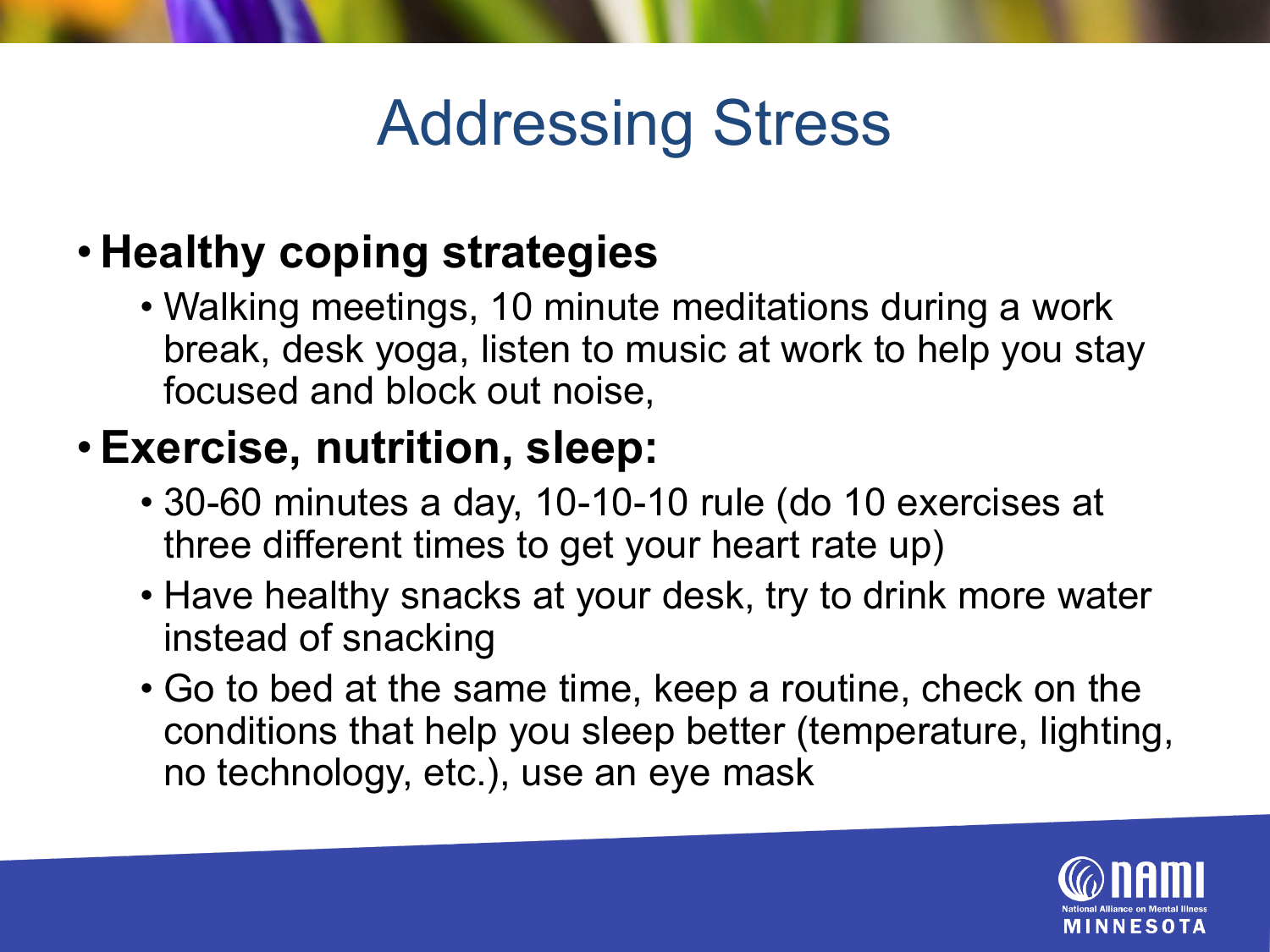#### • **Technology boundaries**

• Block off an hour in the morning to do emails or the most important task, use alarms or alerts on your calendar to keep you on track, there are apps to allow you to set a time frame of how much you are able to use them on your phone, no emails after 6 pm

#### • **Mental Health Day**

Take time off to relieve stress

#### • **Conflict Resolution**

• Learn how to deal with conflict

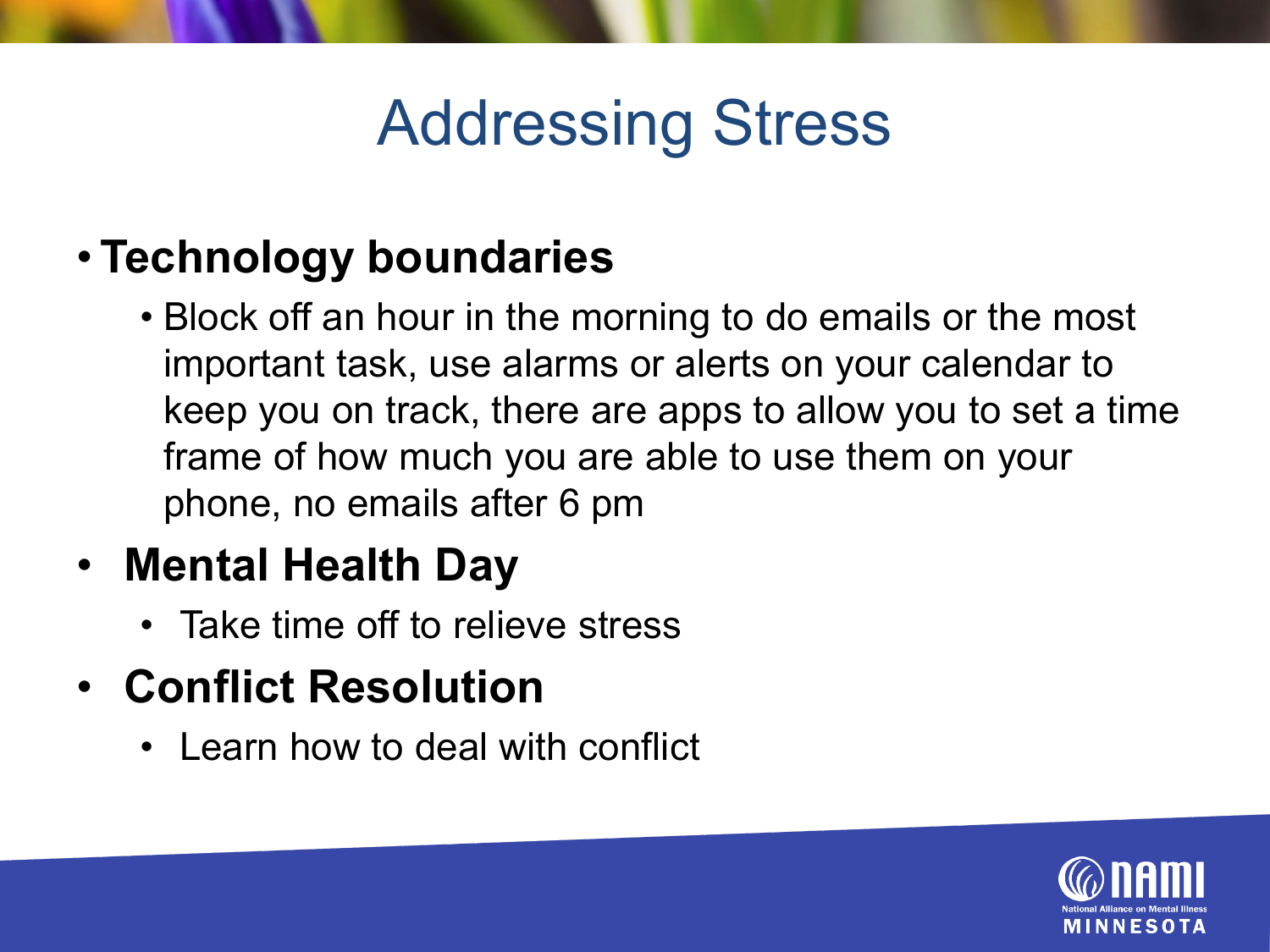#### • **Time management**

• Do goal setting instead of seat time, realistic thinking, prioritize what needs to be done first

#### • **Quiet room, aroma therapy**

• Set aside a space to relax, use aromatherapy, traditional healing practices, take time to be grateful, share and celebrate good things that happen

#### • **Stay connected to others**

• Connect with friends and family, don't isolate

#### • **Seek treatment**

• Get help and know what resources are available to you at work, tell your manager if you are struggling. Use your support system to help you reduce your stress level

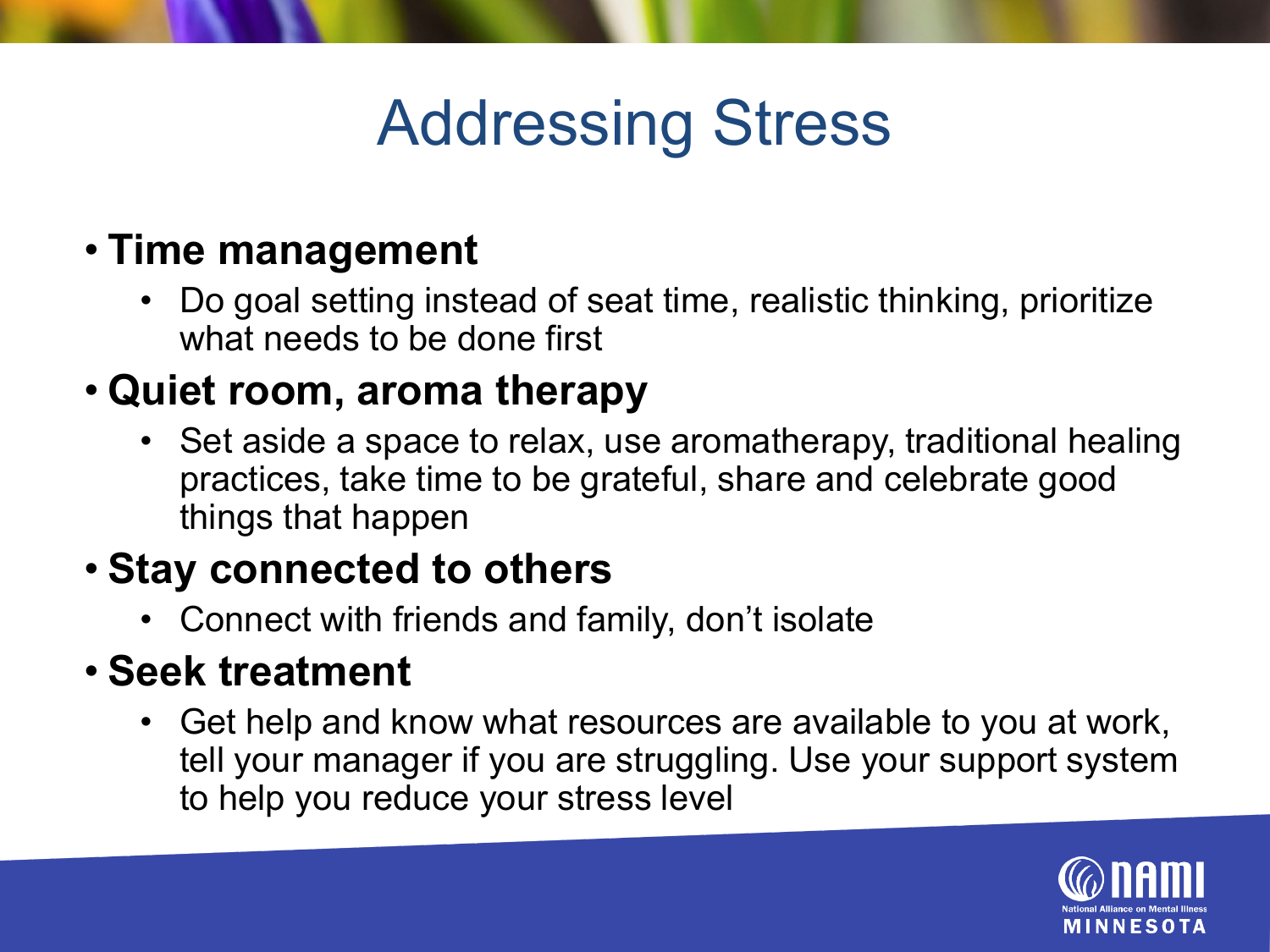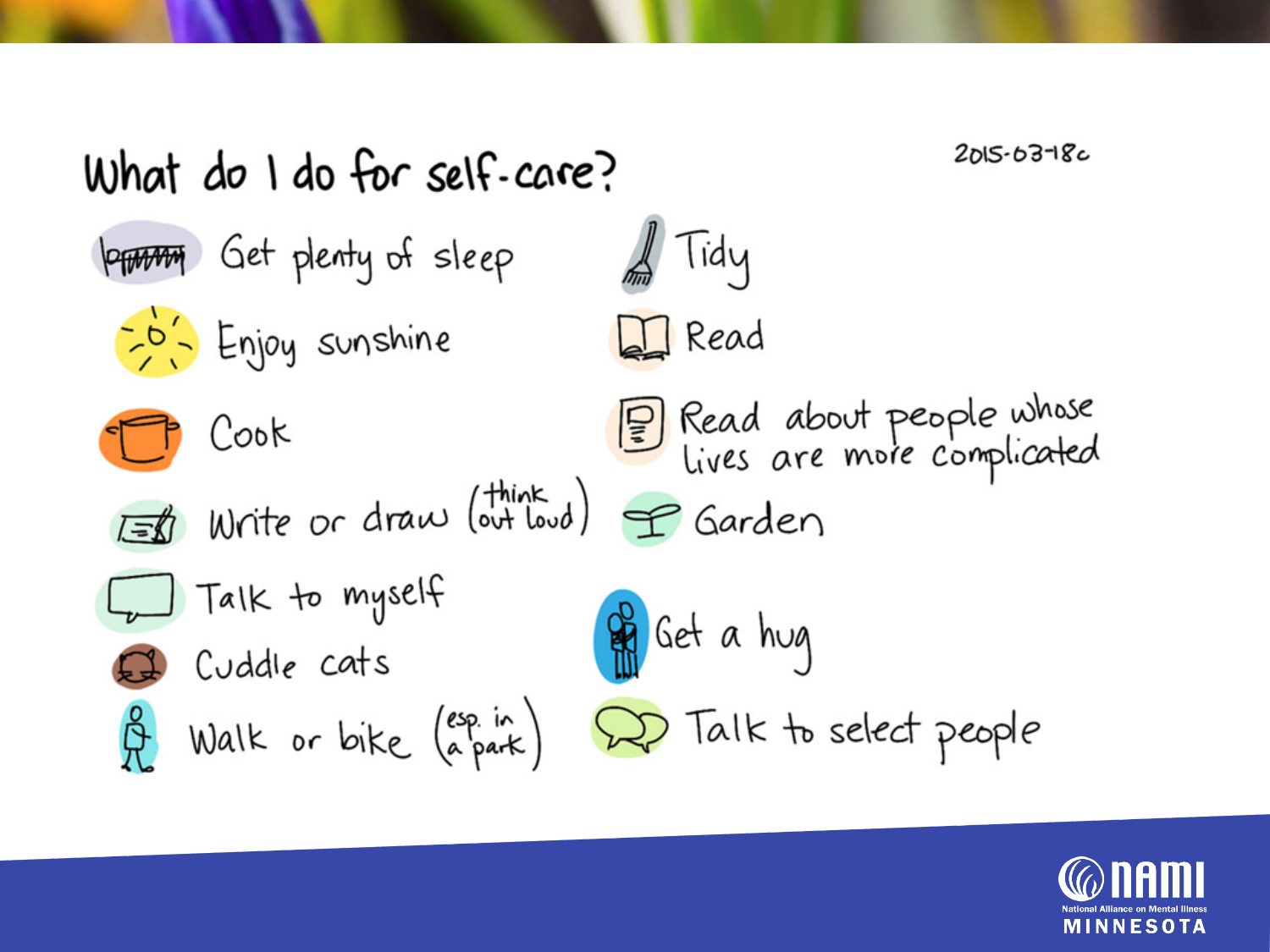- •**One Minute meditation on Calm App**
- •**Brain dump activity**: In 2 minutes, write down everything they need to do today. It can be just work related or a mix of both work and personal life.

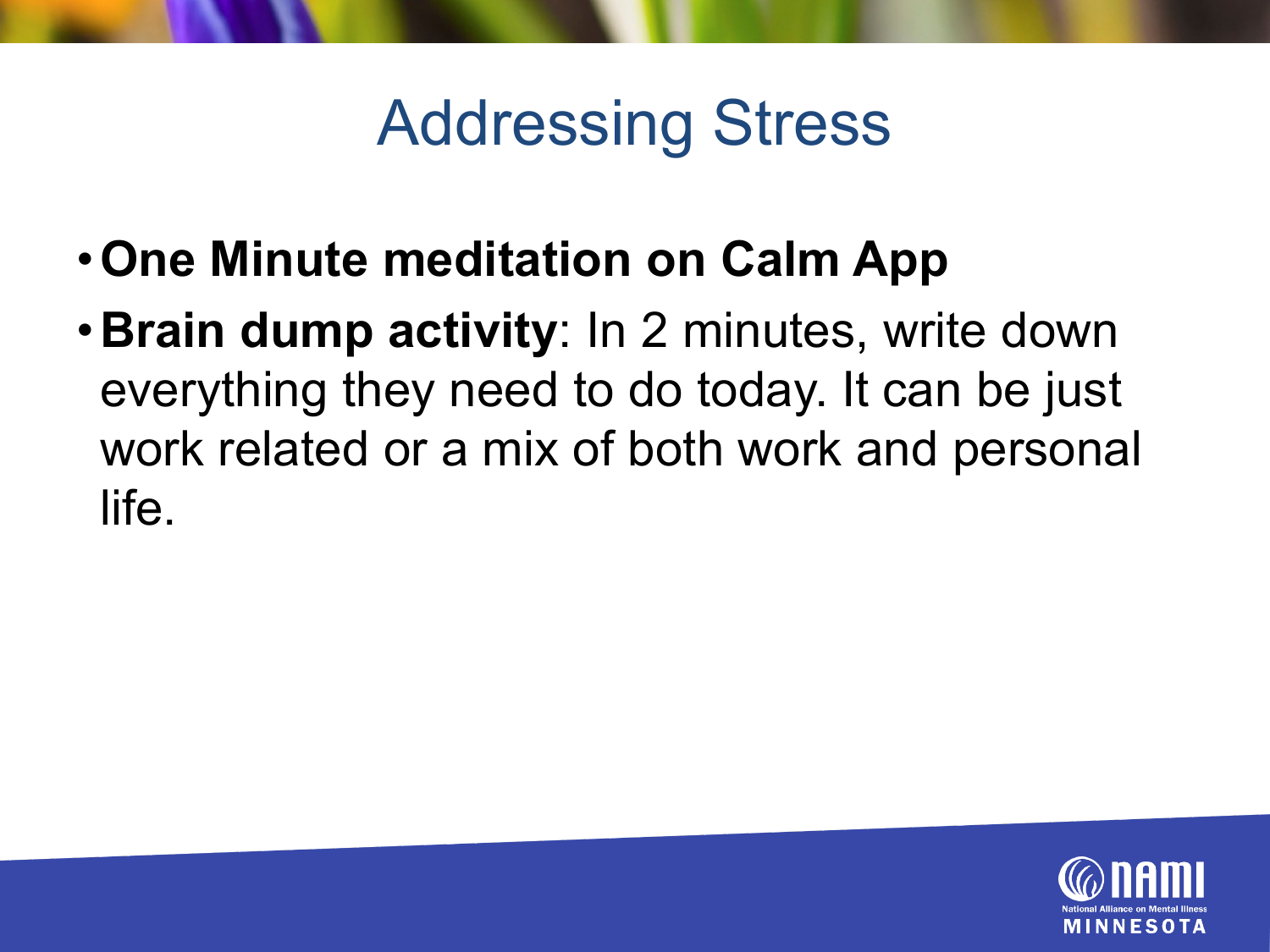#### Promote Good Mental Health

- Encourage people to take vacations & breaks (and make it possible)
- Promote EAP resources
- Promote self-care tools
- Incorporate into well-being activities
- Reward and recognition, especially for wellbeing
- Provide manager training

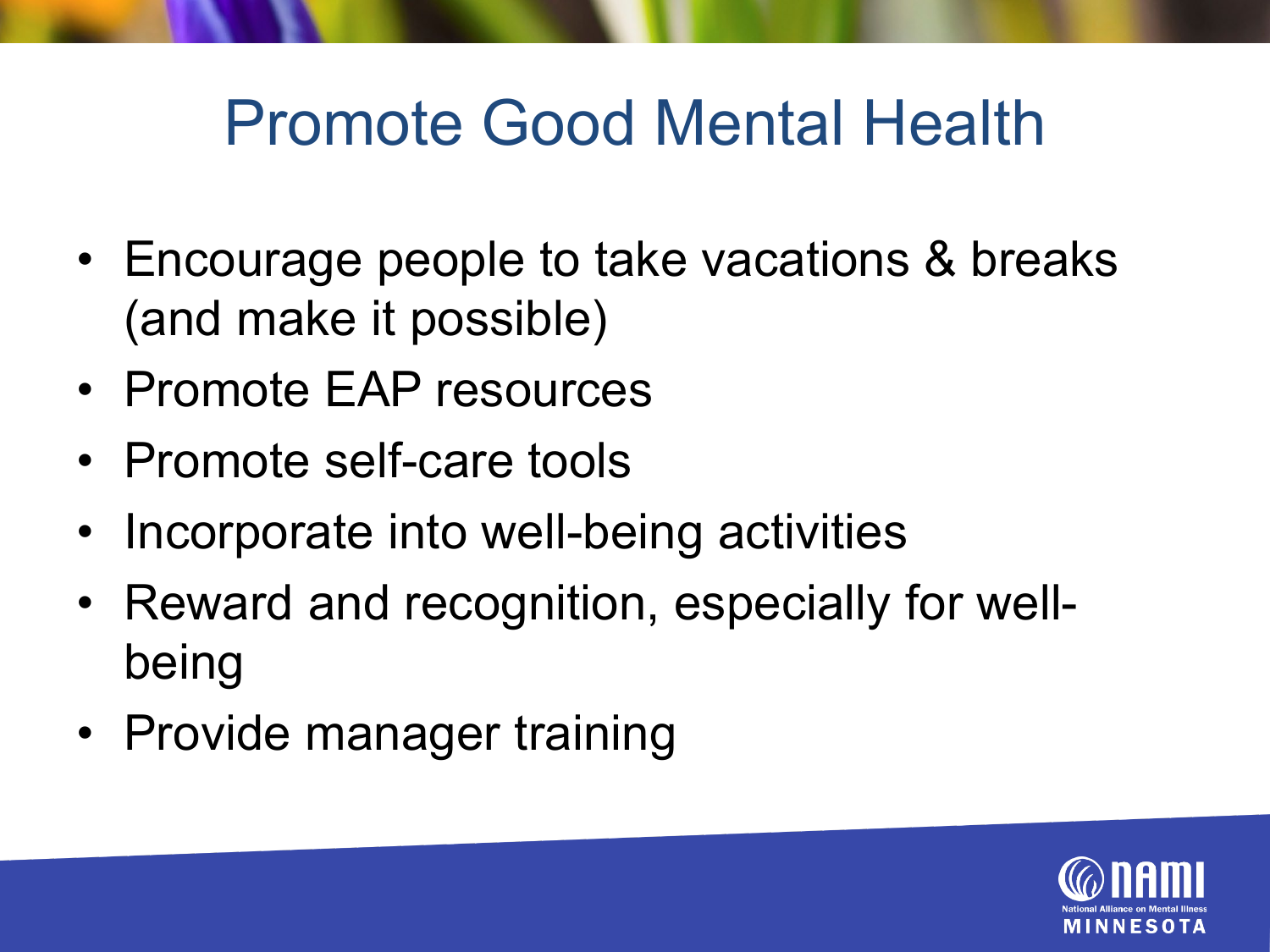#### Symptoms in the Workplace

- A mental illness alone does not lead to poor work
- An untreated or undertreated mental illness can lead to symptoms that interfere with work
- Not your place to "play doctor or therapist"

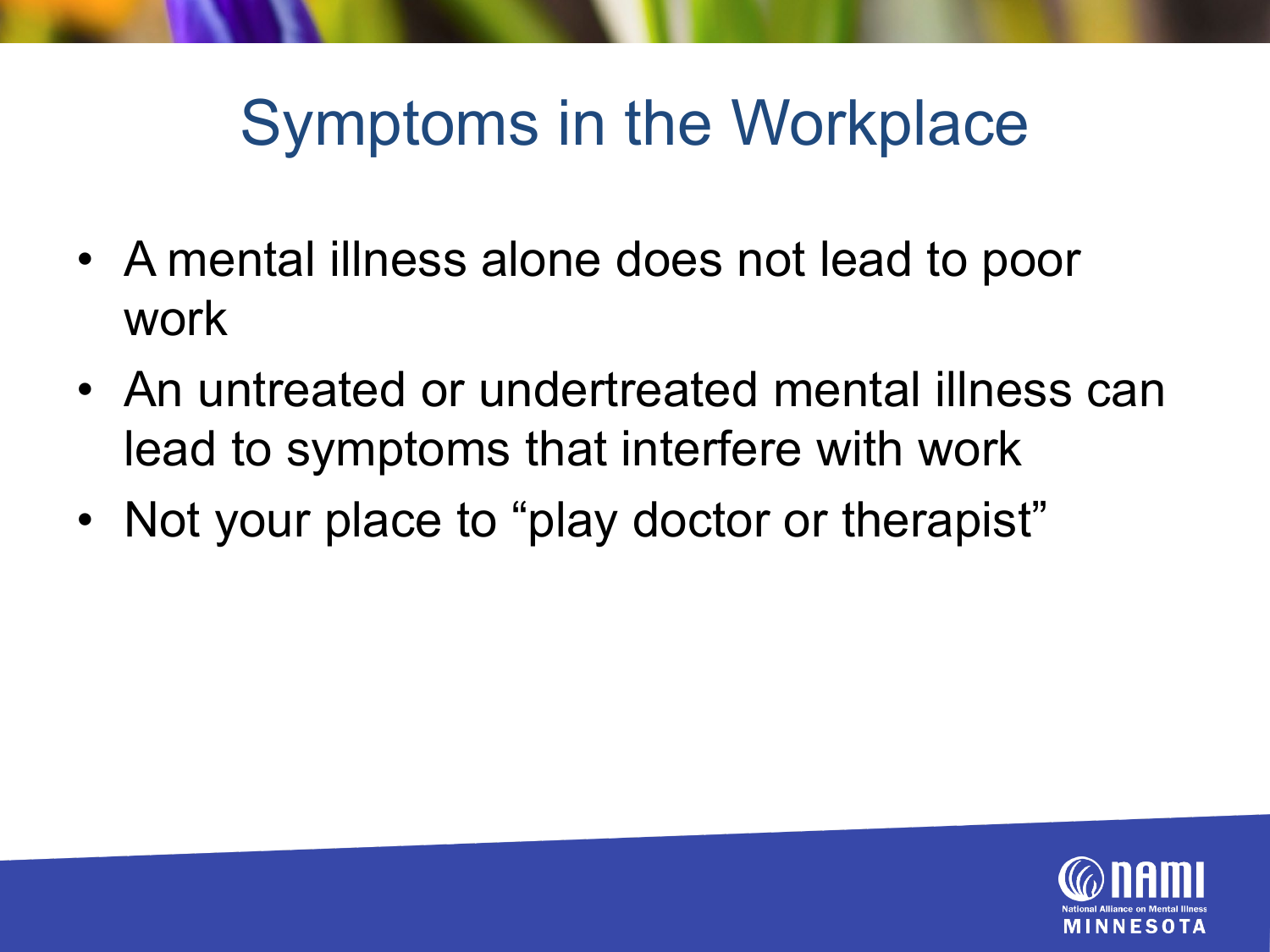#### Understanding Mental Illnesses

- Disrupts a person's thinking, feelings, mood, ability to relate to others, and daily functioning
- Treatable medical condition
- Biological in nature, affects brain structure & chemistry
- Causes include genetics, environmental, negative life experiences, historical trauma, and situational – death in the family, etc.
- Less than 4% of violent crimes due to mental illnesses

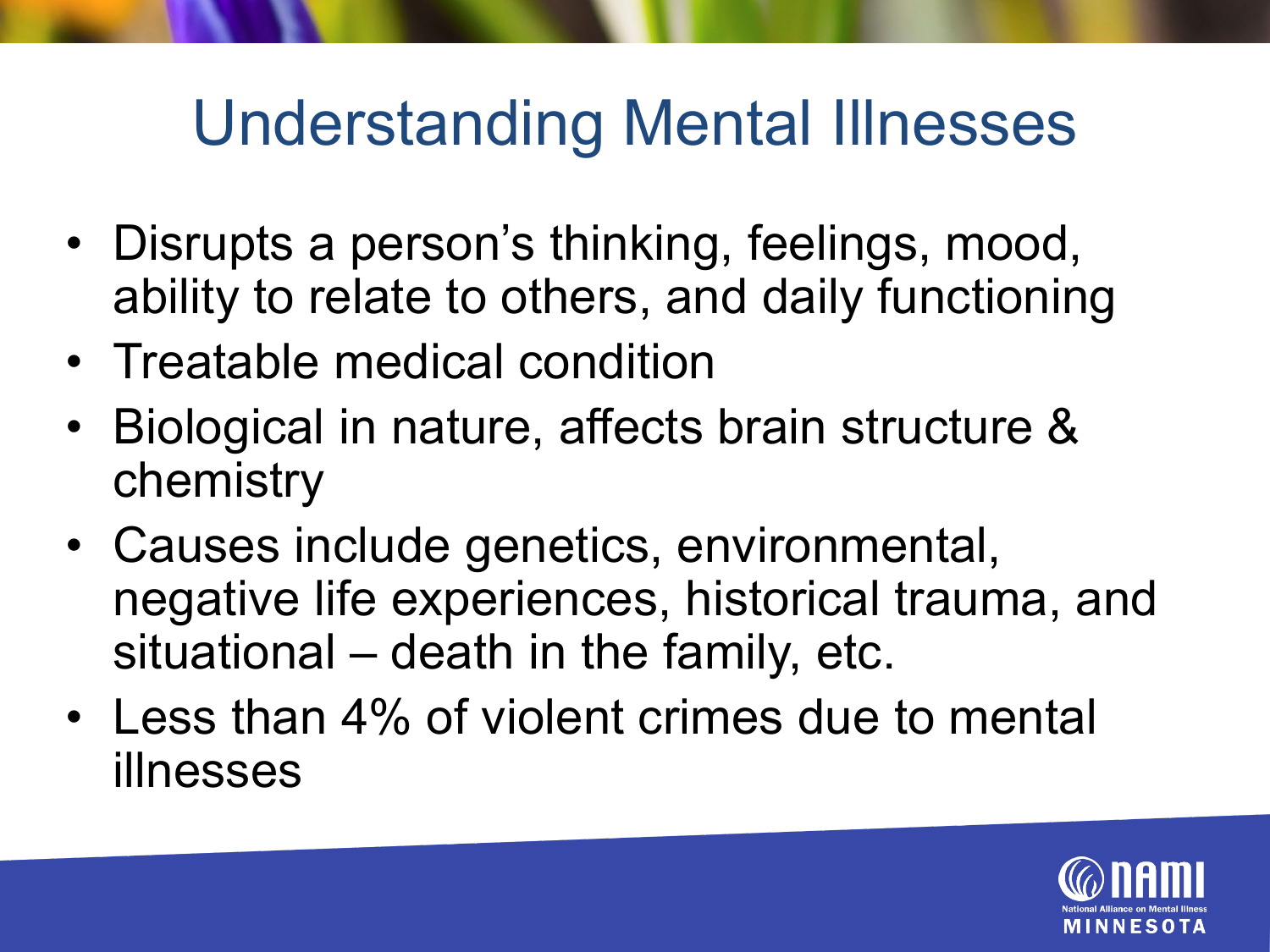#### Understanding Mental Illnesses

- 1 in 5 adults (1 in 25 for serious)
- Specifically:
	- Depression (7%),
	- Bipolar Disorder (3%)
	- Schizophrenia (1%)
	- Anxiety (18%)
- PTSD, eating disorders, Borderline Personality **Disorders**
- Associated with other health care conditions such as diabetes, heart surgery, MS

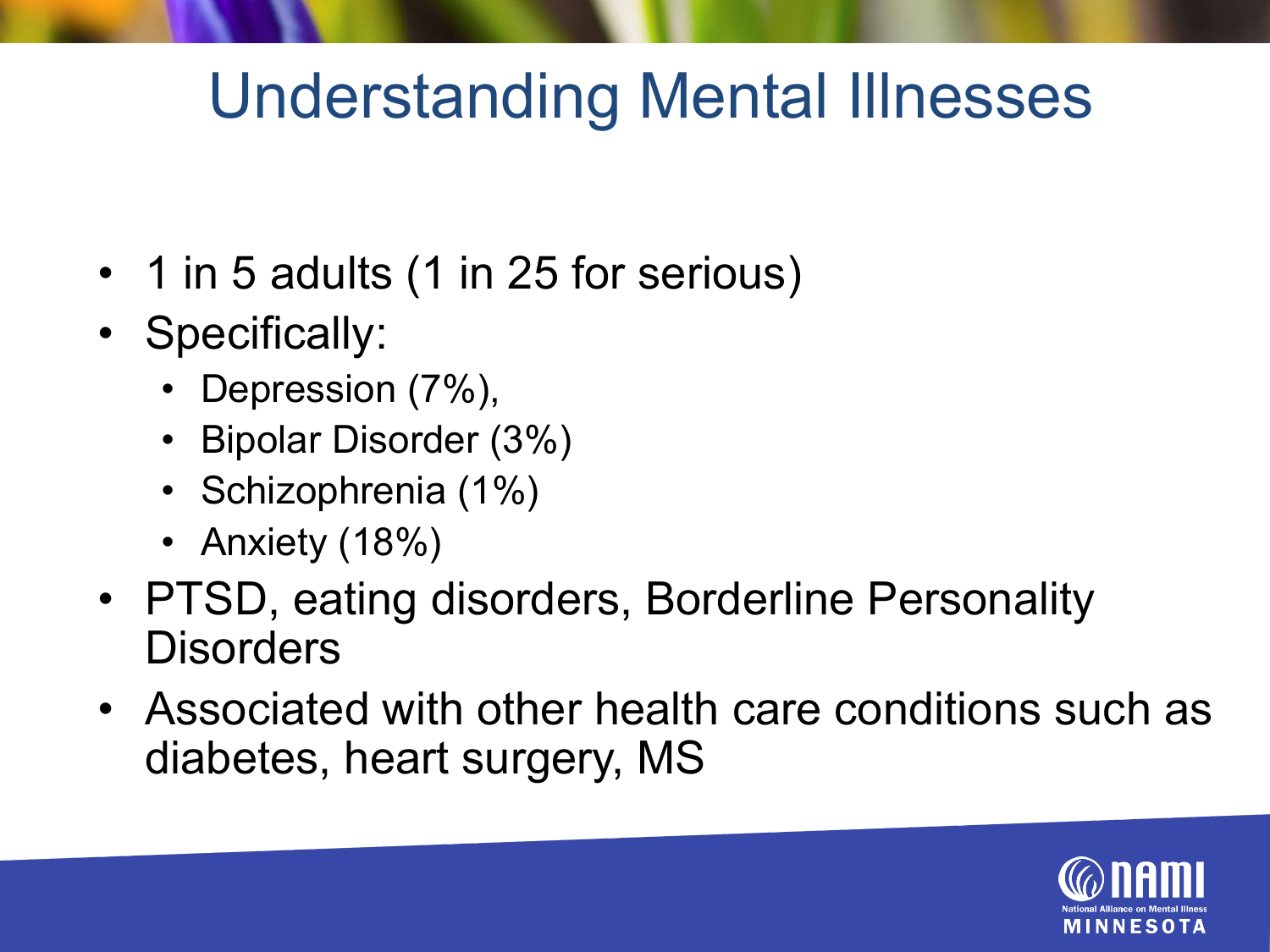#### Understanding Mental Illnesses

- Overly emotional, bursting into tears, angry
- Difficulty concentrating, memory issues
- Difficulty screening out stimuli
- Patterns of tardiness or absences
- Changes in stamina or pace, decreased productivity, reduced interest in one's work
- Difficulty handling time pressures, stress, schedules and multiple tasks
- Physical problems: headaches, stomach aches, racing heart, back pain

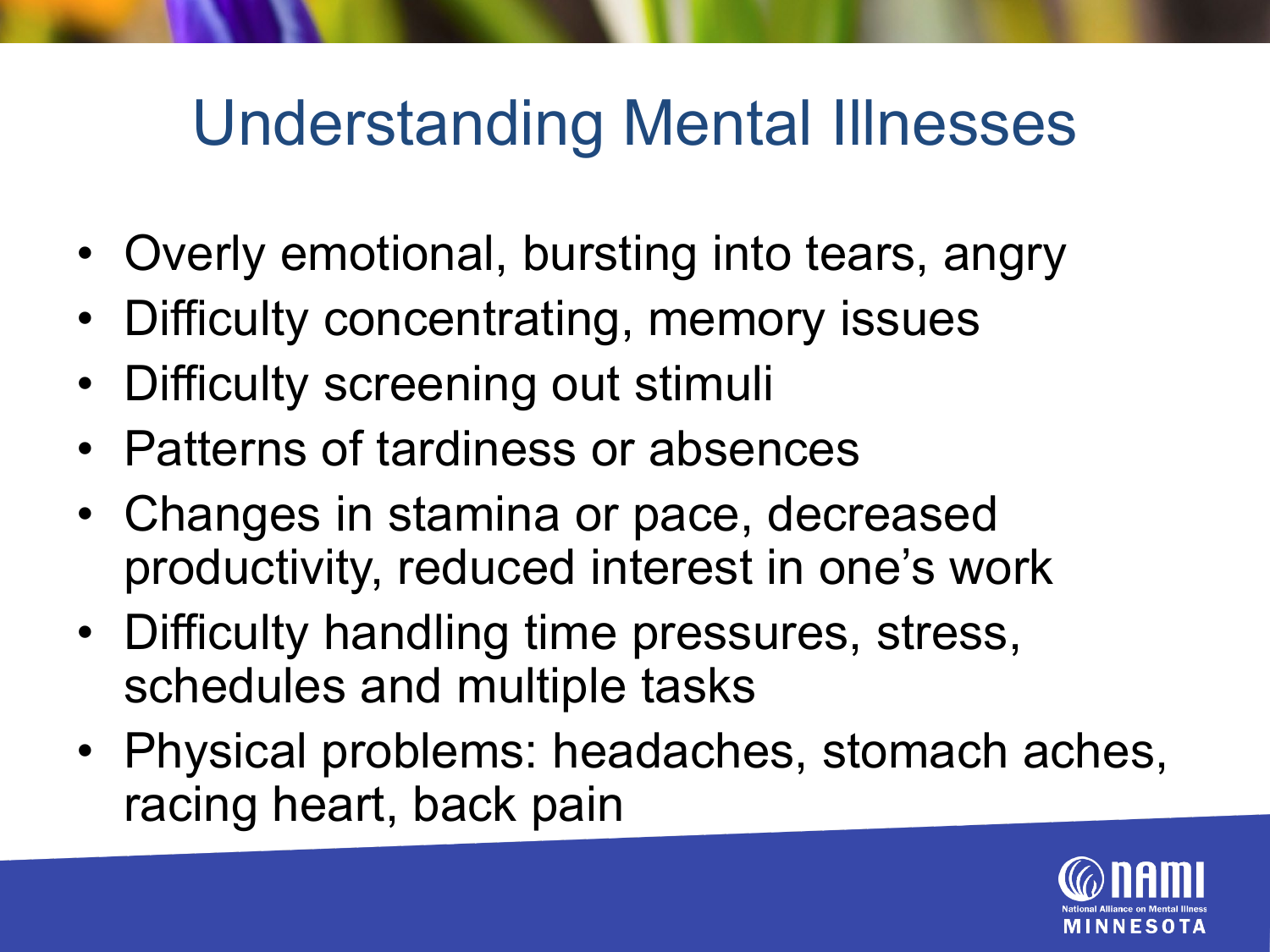#### Treatment Options

- Similar to physical health care:
	- Medications
	- Therapy
	- Nutrition
	- Physical activity
	- Sleep
	- Visits with professionals
	- Intensive outpatient
	- Rehab
	- Hospitalization

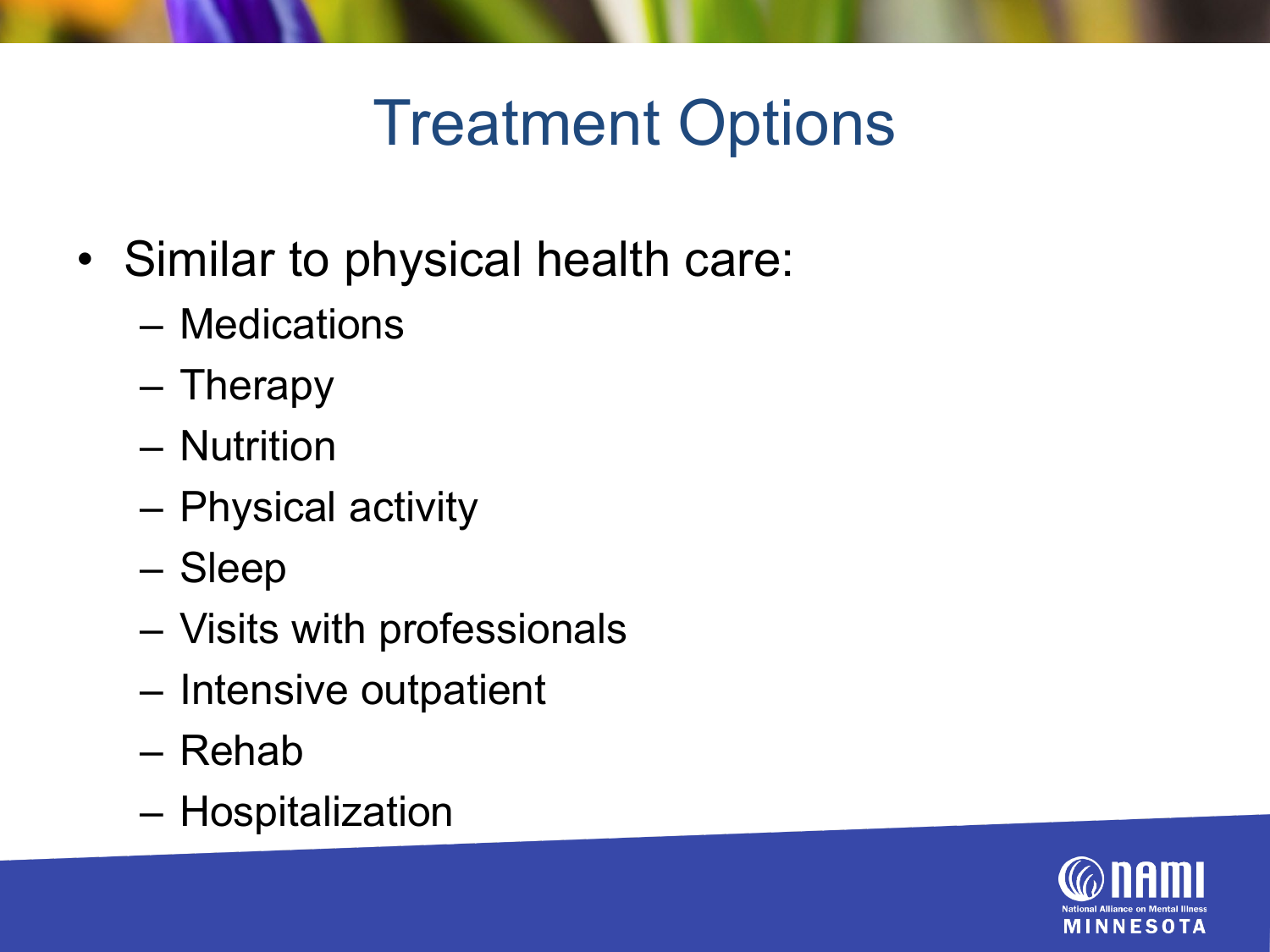#### Change Attitudes

- Normalize in the workplace, promote self-care, make caring for mental health a priority
- May impact a person's decision to disclose to supervisor – raises, promotions, etc.
- Encourage access to treatment and thus negative impact on quality of work
- May impact their ability to cope with a family member's mental illness
- Accept mental illness like any other illness

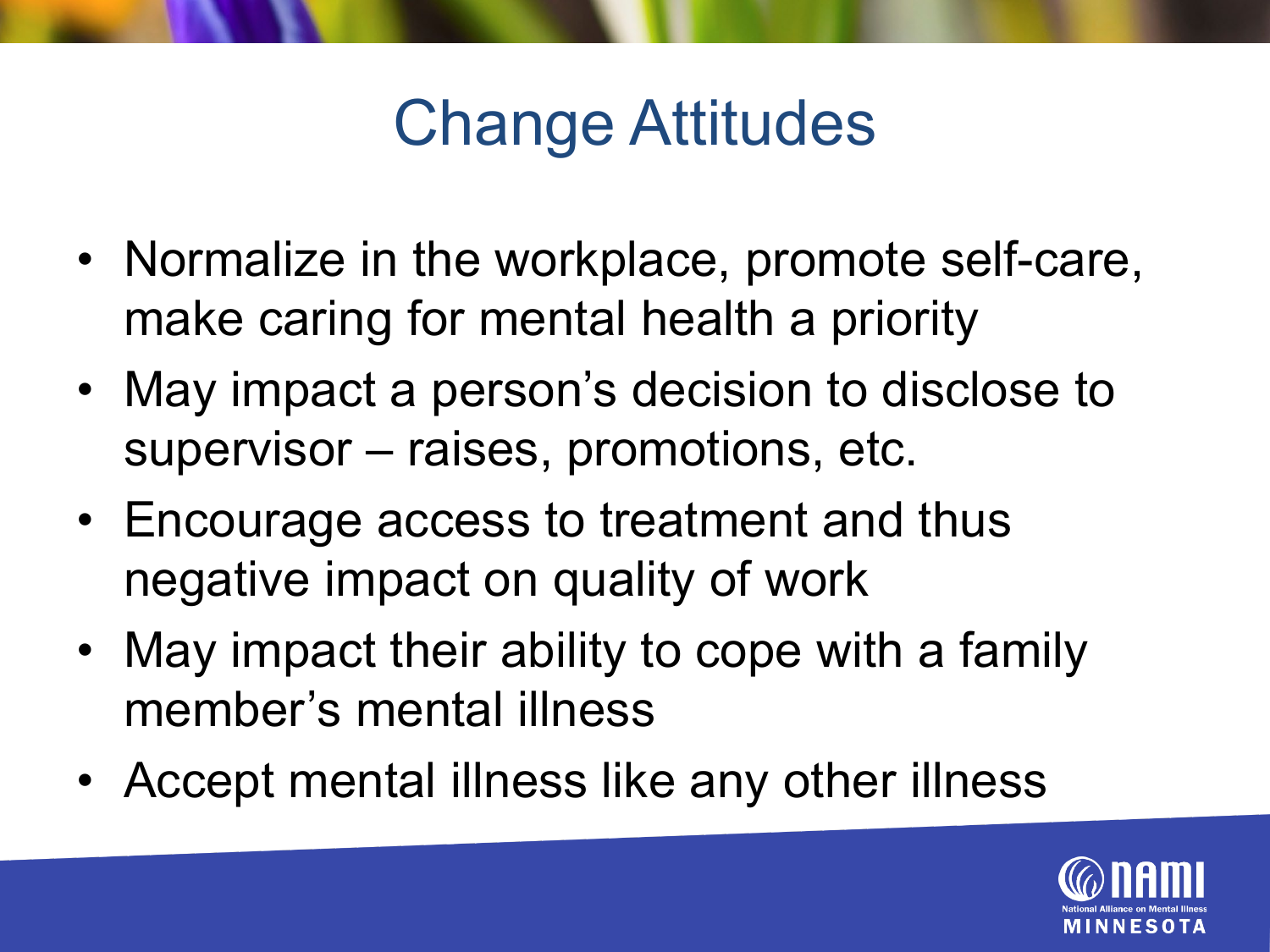#### Language

- What are the slang words we use to describe mental illnesses? For other illnesses?
- What are the words we use to describe people who live with mental illnesses?

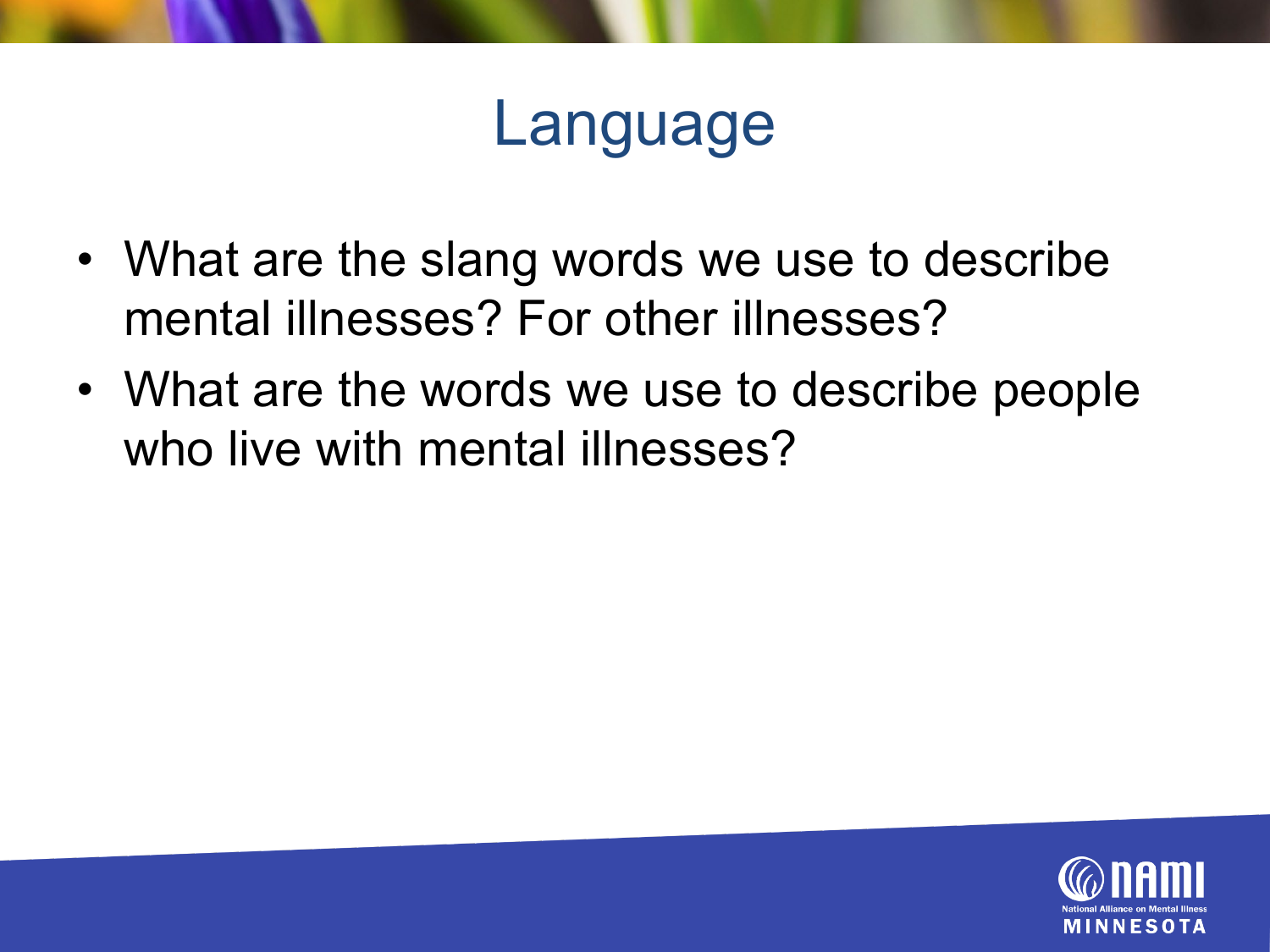Crazy Mad Nuts Cracked Insane Kookie Wacko Loony Psycho Maniac Demented Berserk Deranged Daft

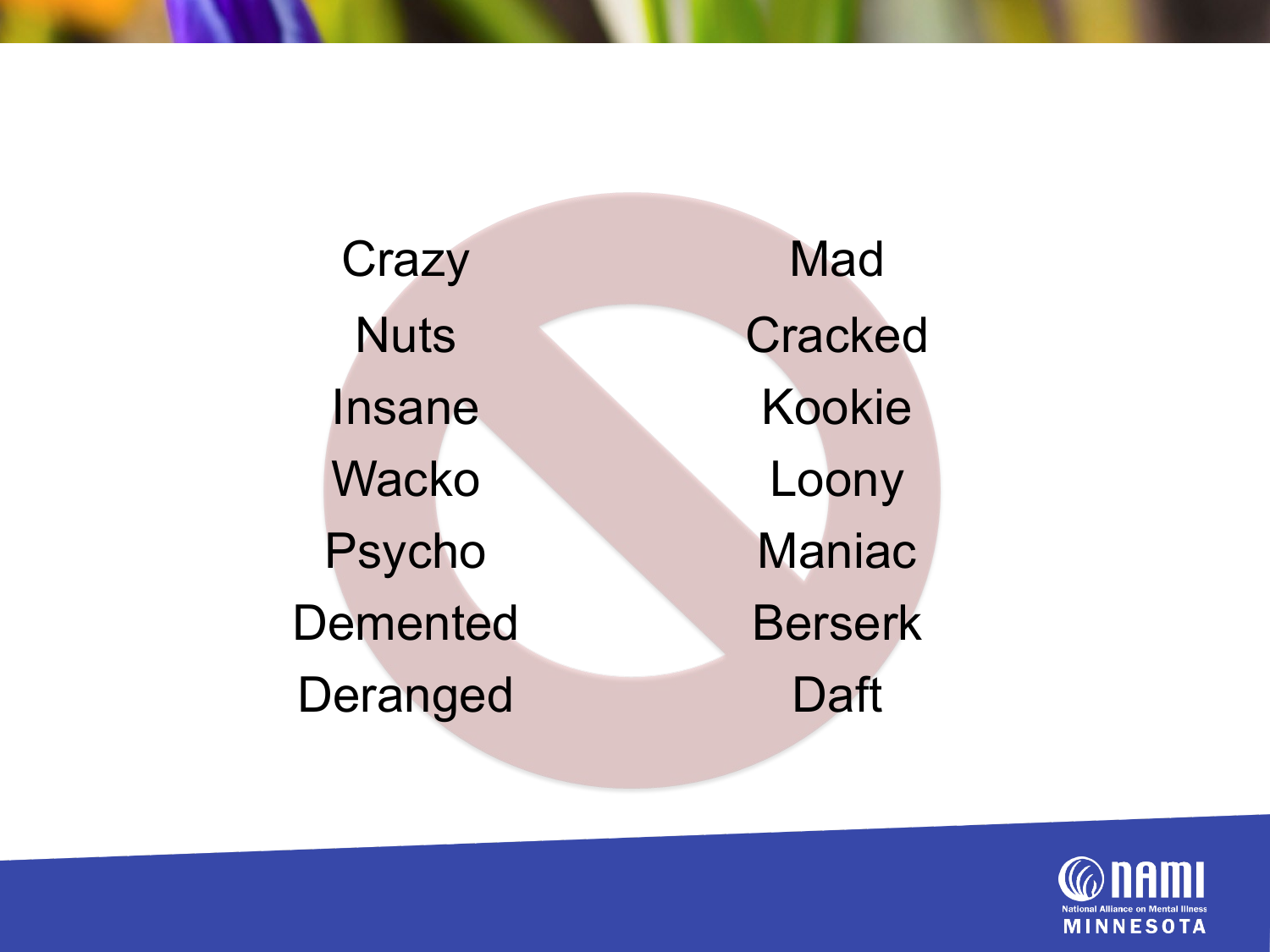



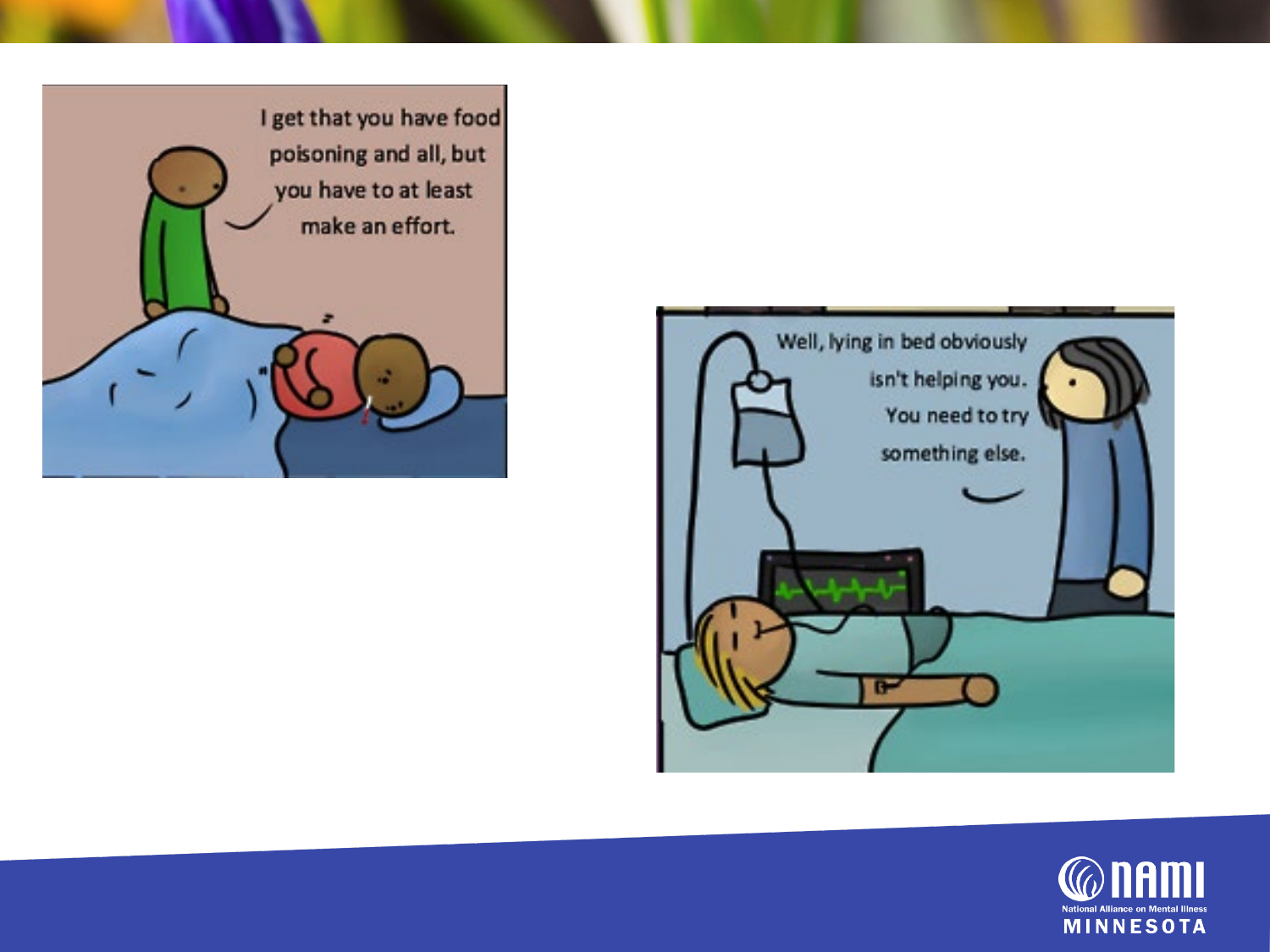



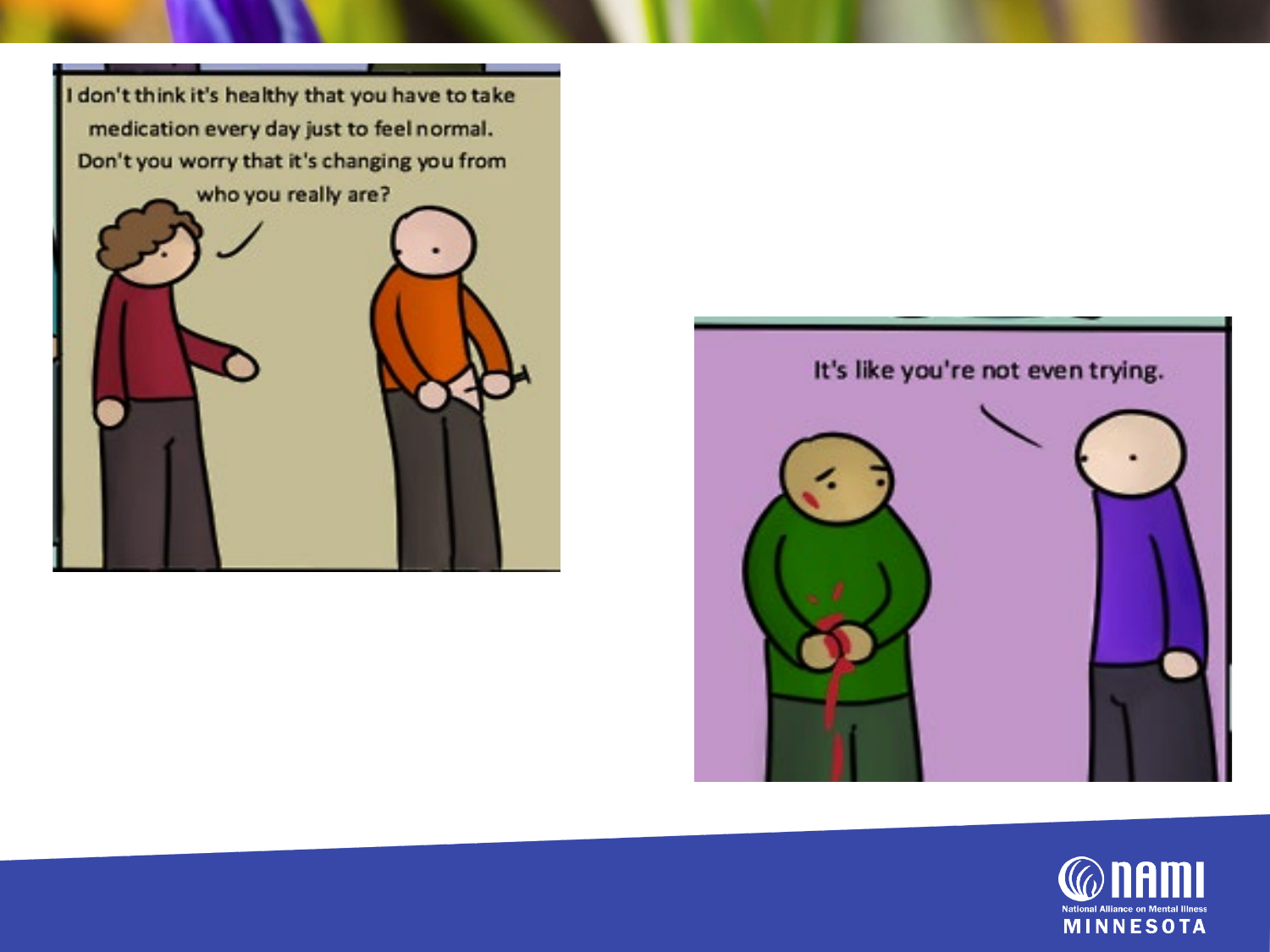#### Accommodations

There are many accommodations that can be made to assist an employee who is experiencing a mental illness and to an employee who is returning to work. Be sure to involve the employee in developing them.

**Think about how would you accommodate for other illnesses with similar symptoms.** 

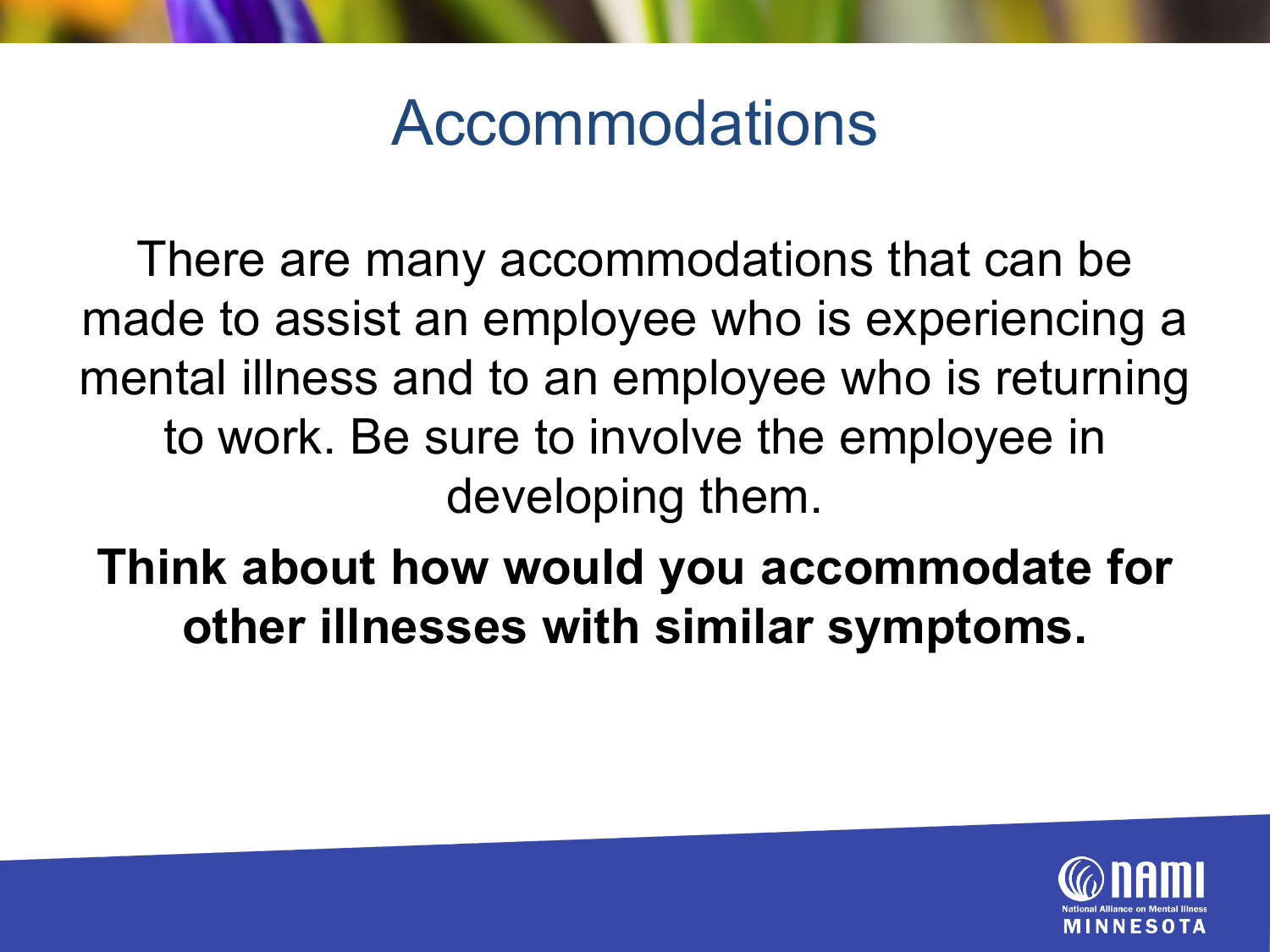#### Attendance

- Flexible scheduling, especially later starting time
- Modified break schedules
- Leave for therapy appointments
- Work from home, flex space
- Part-time, job sharing

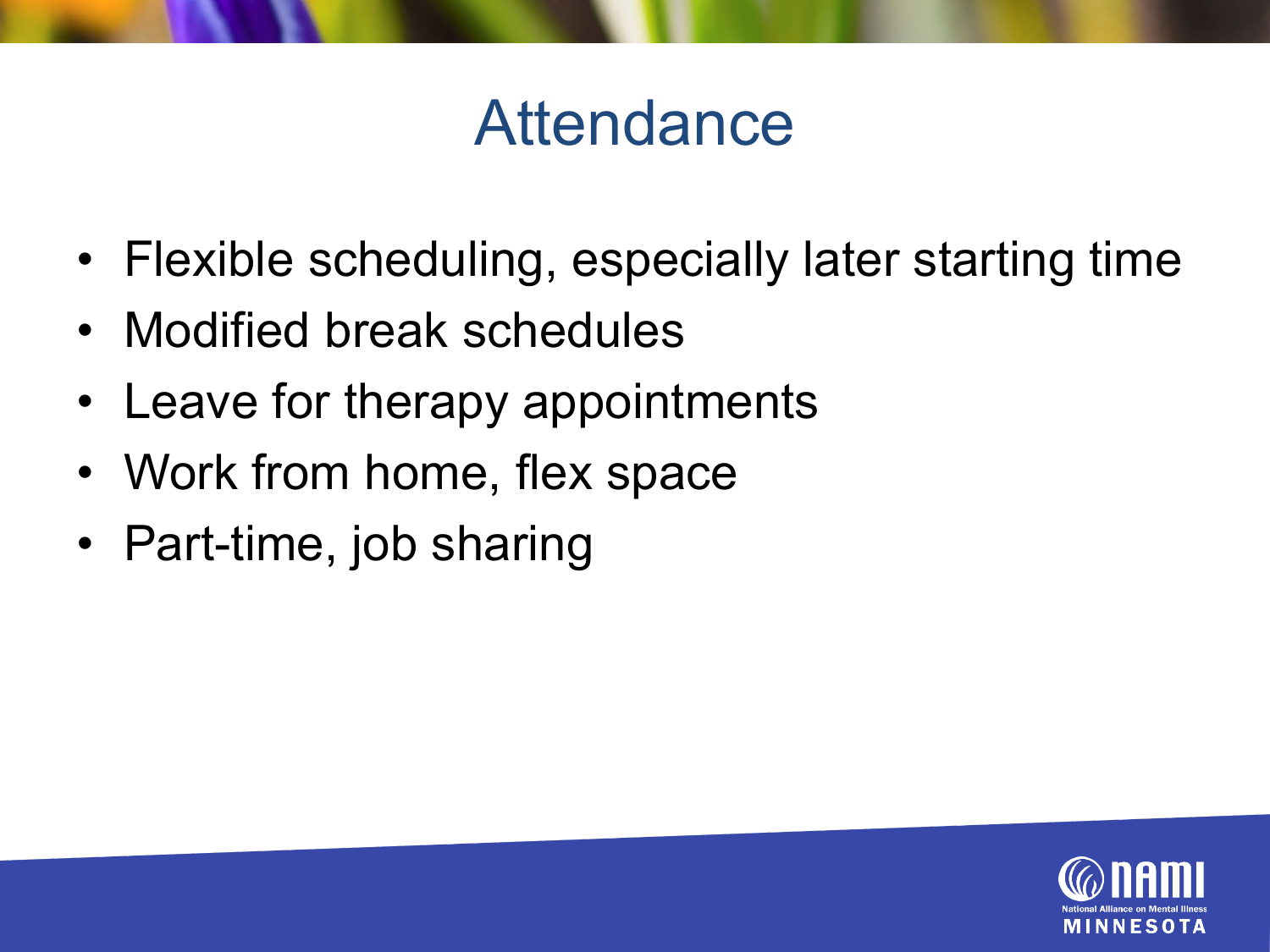#### **Concentration**

- Reduce distractions sound panels, white noise, ear buds, music, organizers to reduce clutter
- Increase natural lighting, use full spectrum lighting, SAD lights
- Modify way instructions and feedback are given, written versus auditory or tape record instructions
- Provide written checklists, use color coding schemes to prioritize tasks
- Use memory aids, email applications, calendars with automatic reminders
- Allow extra time to learn tasks

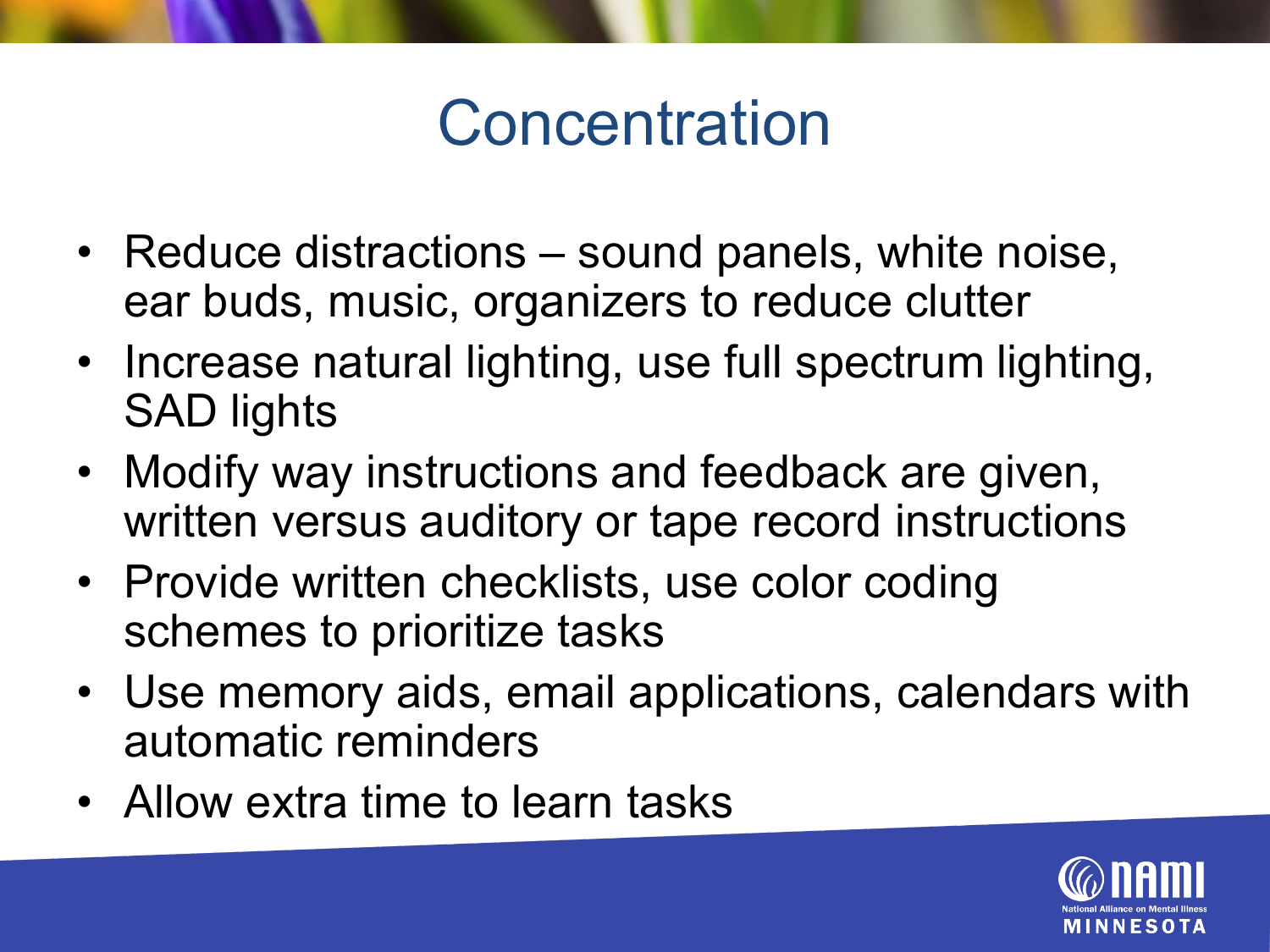#### **Emotions**

- Encourage use of stress management techniques
- Allow presence of a support animal
- Allow telephone calls to people who provide support
- Refer to EAP

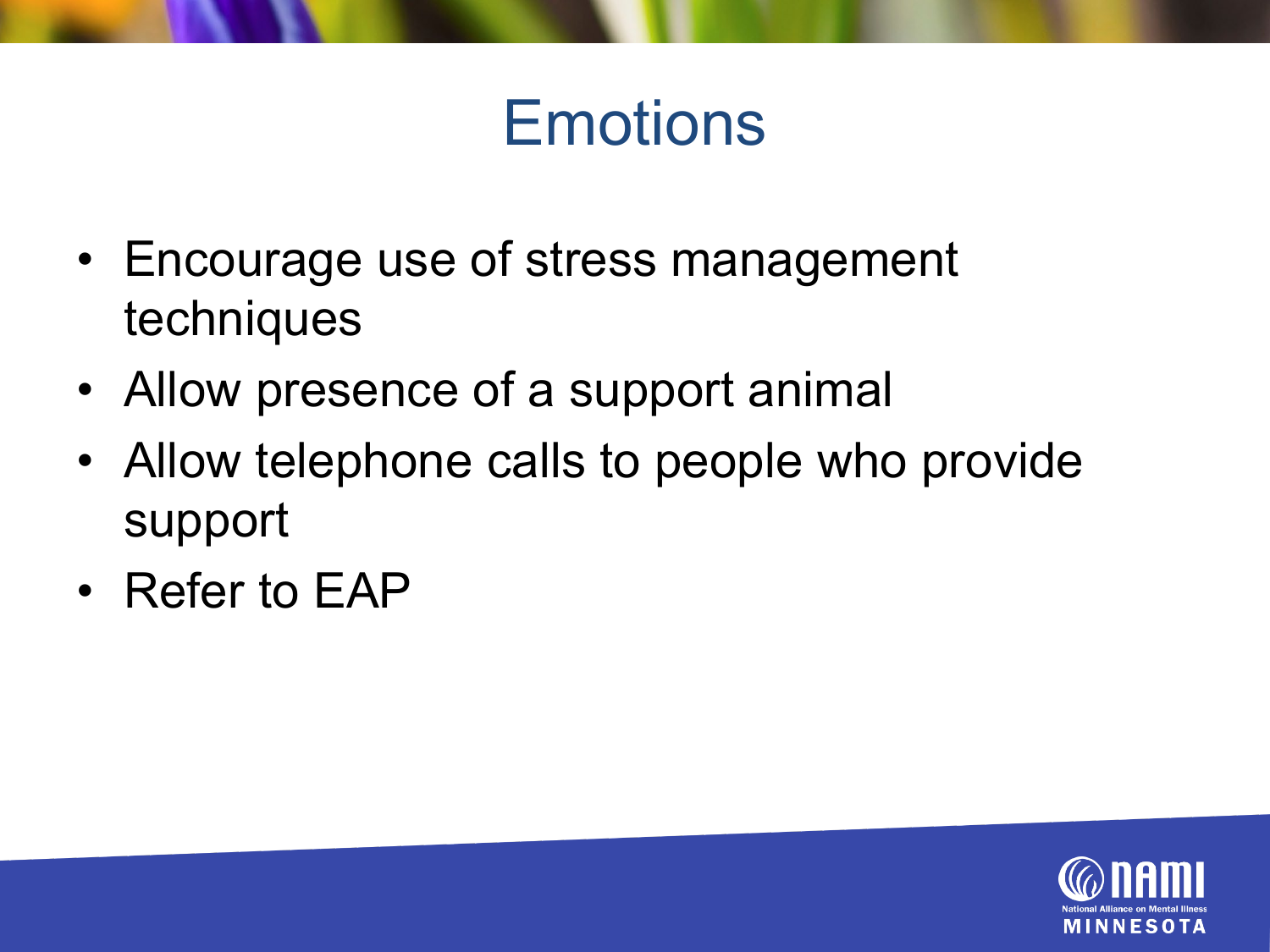## Fatigue

- Flexible scheduling
- Goal oriented work load
- Reduce workplace stress
- Allow for walks outside
- Provide a place for a rest period

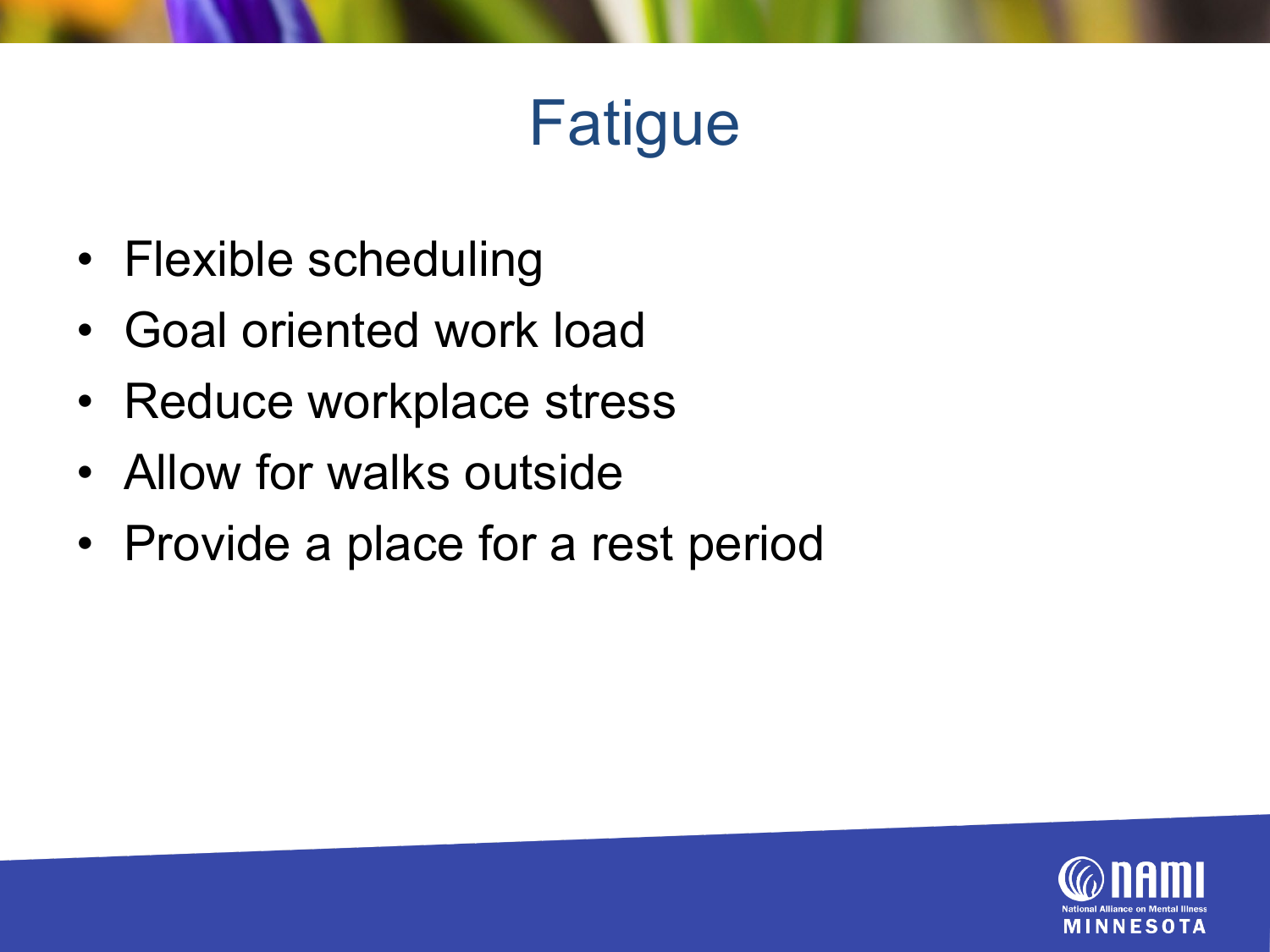#### Co-worker Interaction

- Encourage employee to walk away from frustrating situations
- Provide opportunities for privacy
- Provide mental illness awareness training to coworkers and supervisors
- Meet regularly

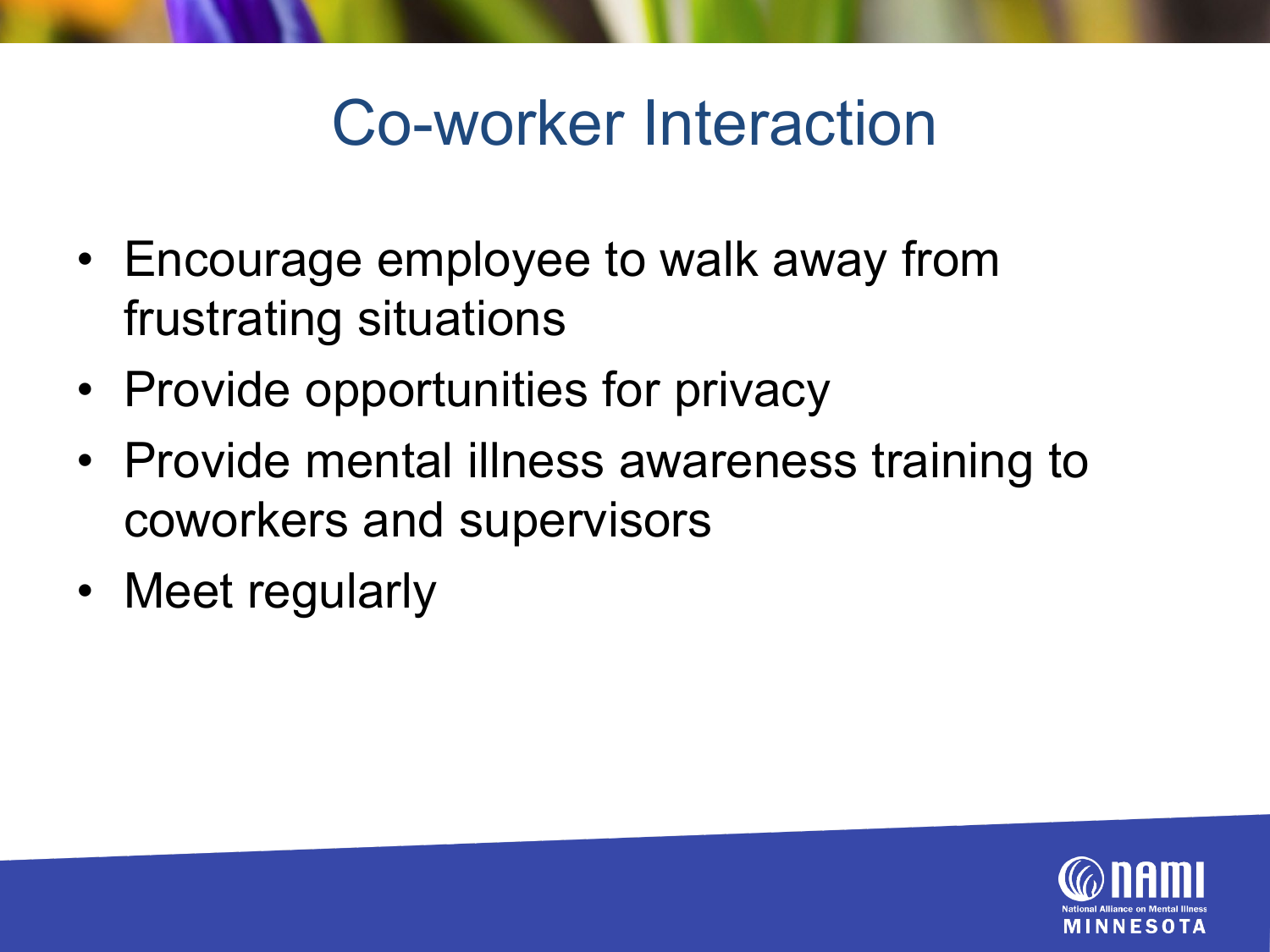#### When It's a Family Member

- Treat like other illnesses may need time off to take loved one to treatment
- Refer to EAP, etc.
- Refer to NAMI classes and support groups

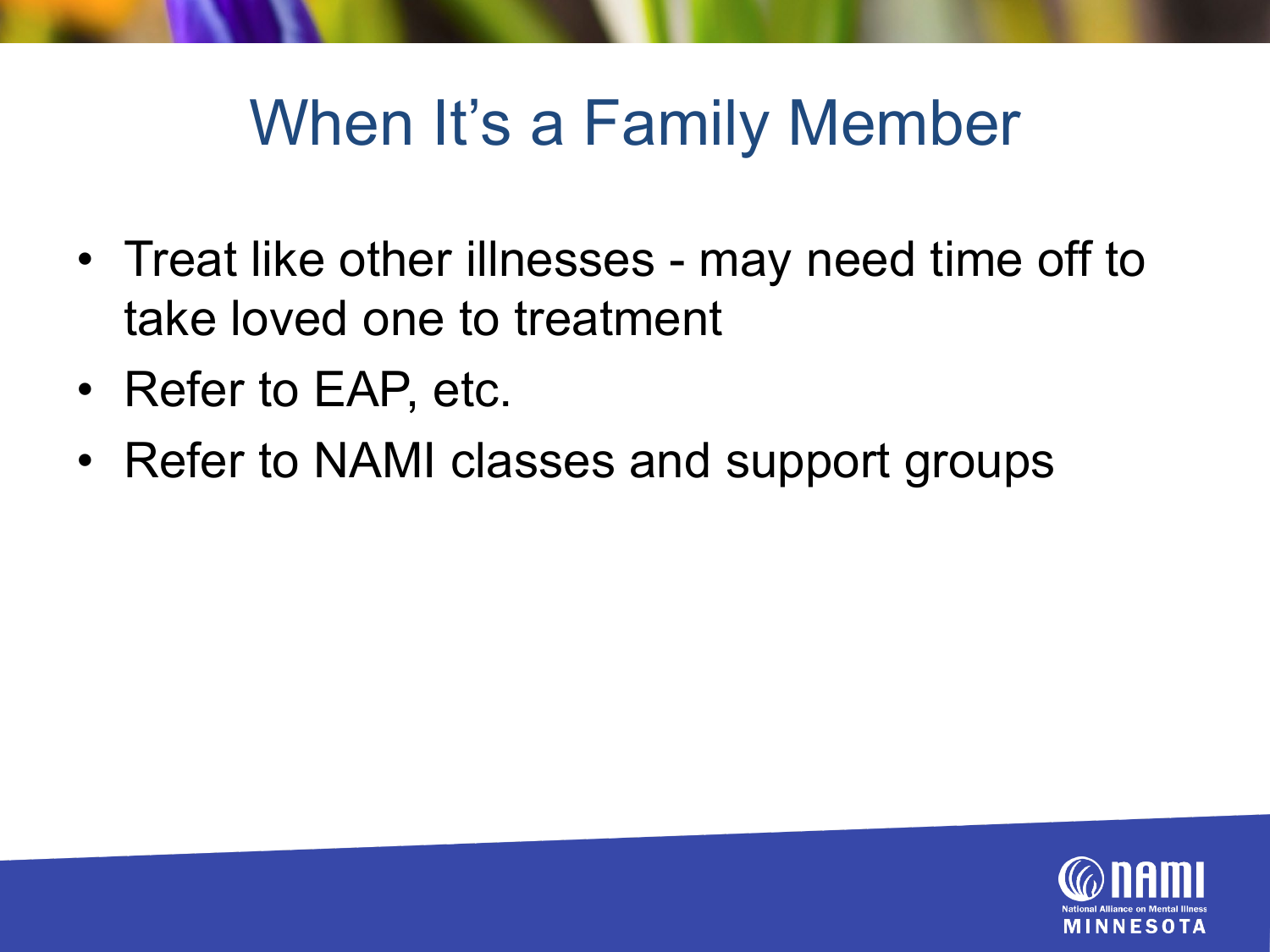#### What Employers Can Do

- Develop a culture that promotes well-being, accepts and treats mental illnesses as any other illness, communicate commitment to this
- Put out information about mental illnesses
- Promote work-life harmony, reduce stress
- Provide and educate people on resources, encourage people to seek help
- Speak up about misinformation & poor language
- Provide educational sessions, conduct free depression screenings, offer online CBT

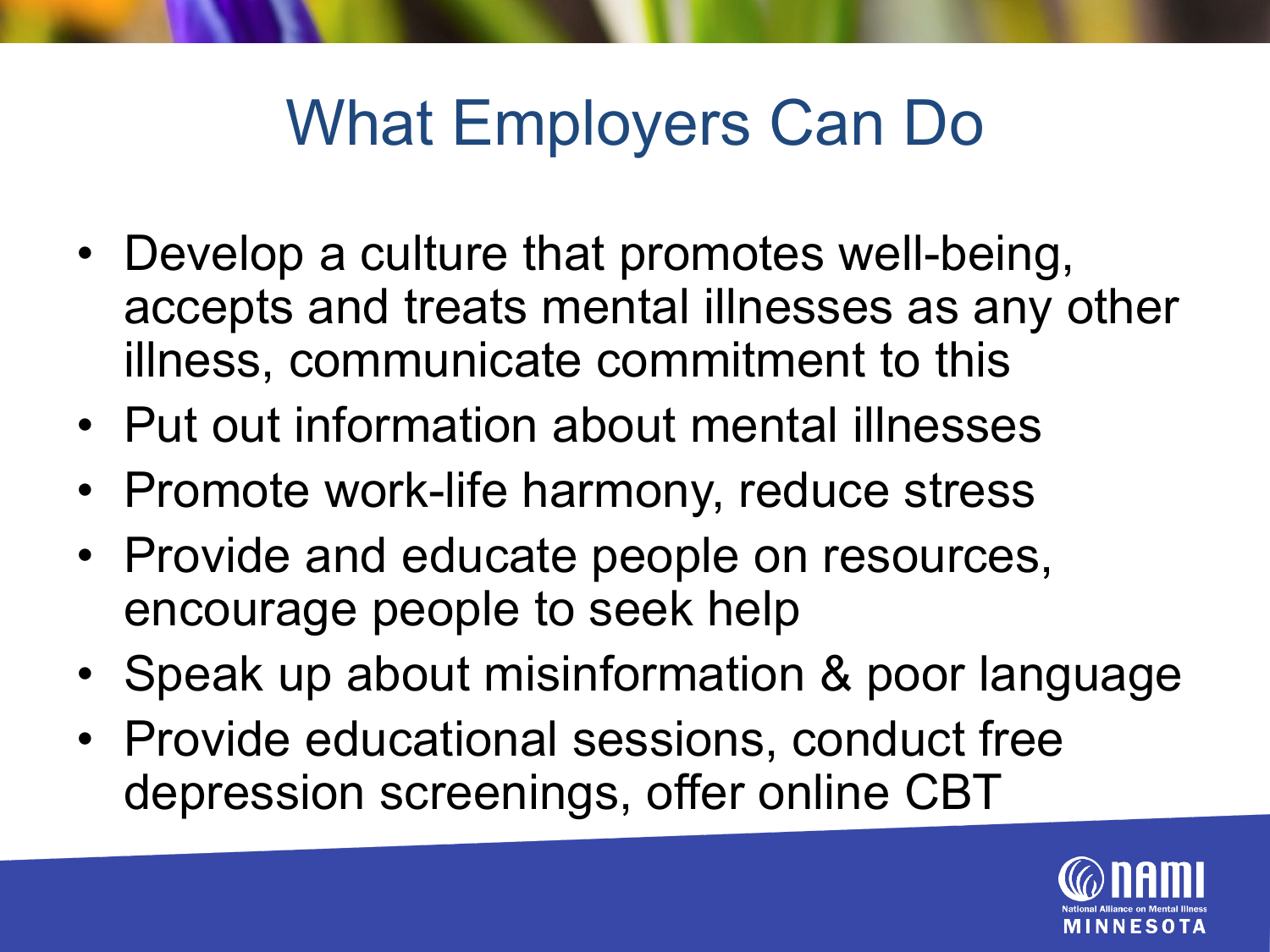#### What Employers Can Do

- Understand your health plan: network coverage, meet parity, emergency appointments, formulary, prior authorization, residential treatment, crisis services, etc. Ask for feedback on the mental health benefits
- Understand your EAP benefits and measure how they are being used
- Include mental health in overall wellness work

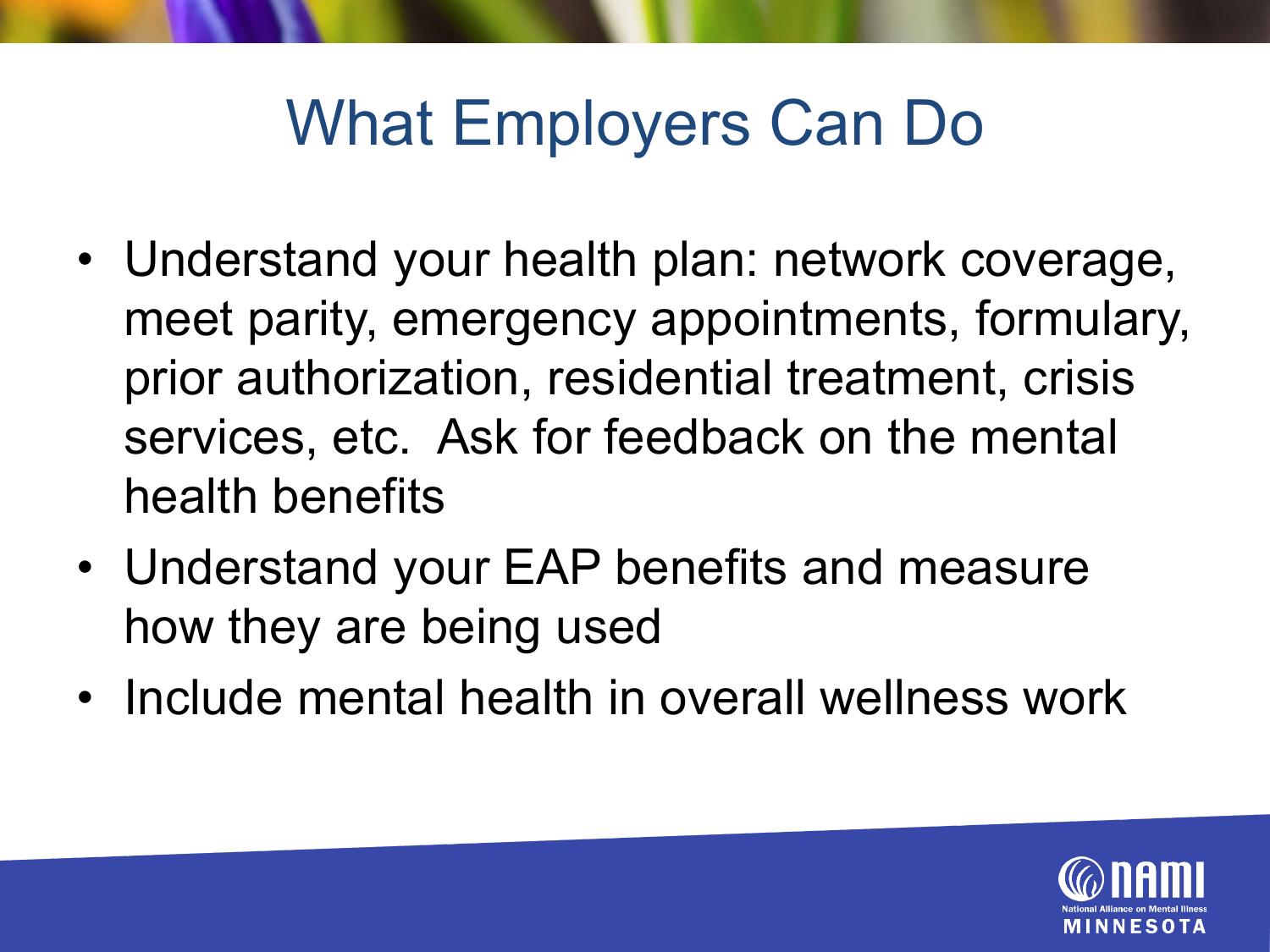#### What Supervisors Can Do

- Respect confidentiality, ask what they want others to know
- Learn more about mental health and mental illnesses
- Learn to identify emotional distress and how to respond
- If performance is an issue focus on behaviors you are seeing, the issue at hand, not symptoms or disability

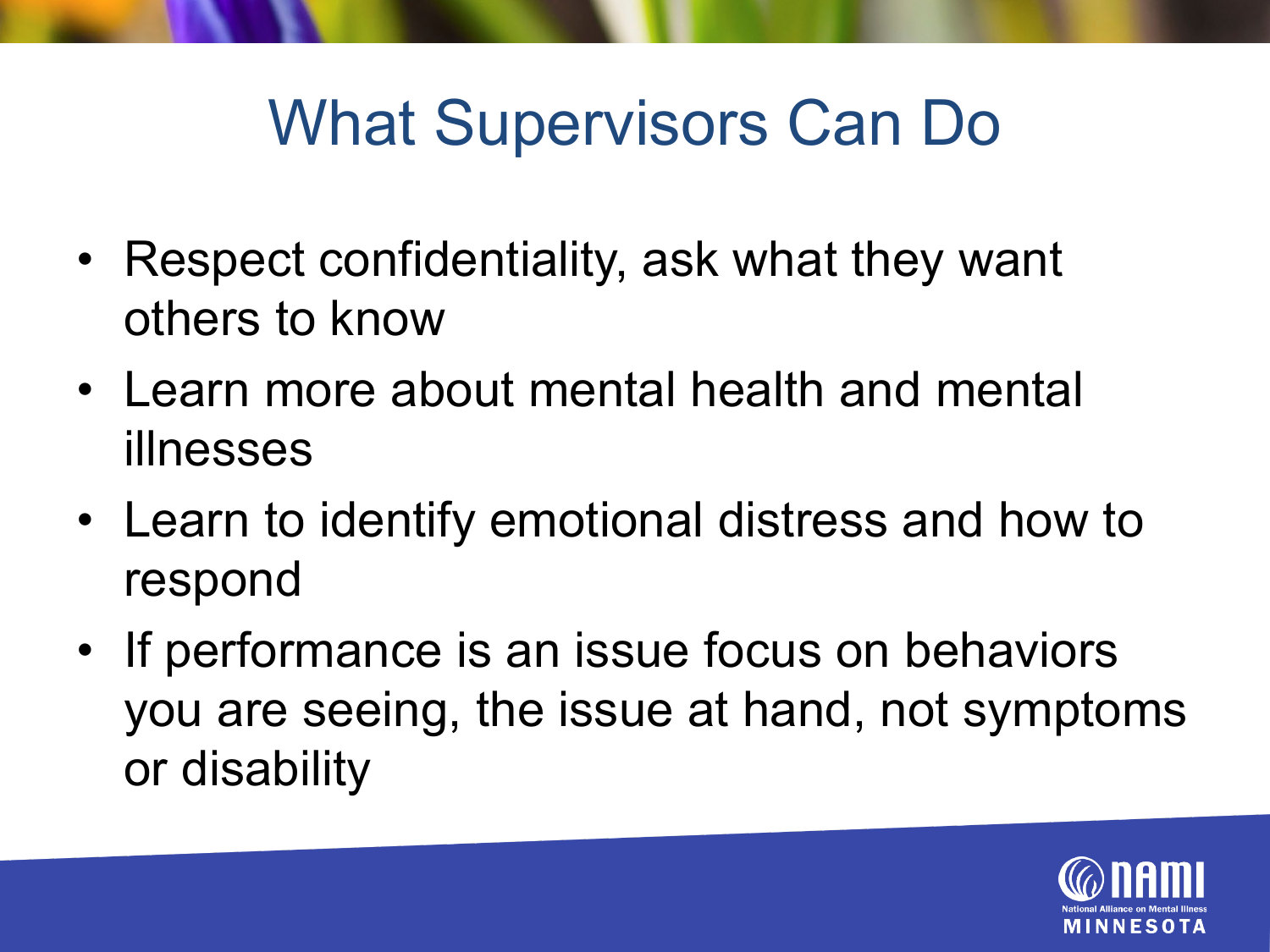#### What Supervisors Can Do

- Arm yourself with information, contact HR or EAP, learn about accommodations, know resources
- Share concerns: "I've noticed...Is something going on?"
- Reach out
- Offer support: "How can I best support you right now/today?"
- Check in regularly: text or call
- Avoid using judgments: "Toughen up...snap out of it."

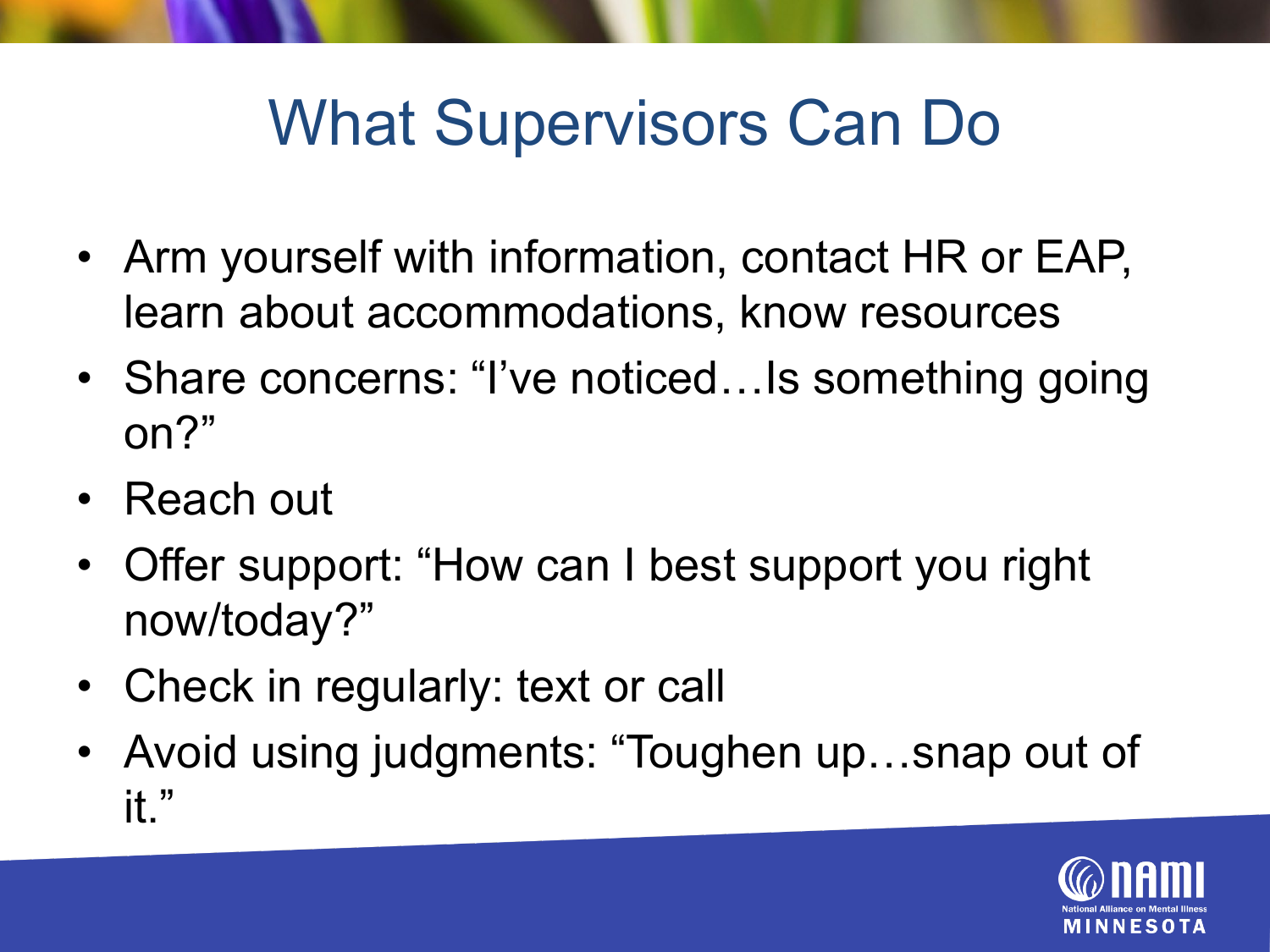#### What Co-Workers Can do

- Arm yourself with facts
- Listen
- Demonstrate support in little ways
- Don't make assumptions about someone's mental health
- Promote your organization's commitment to staff well-being
- Include your friend/co-worker in your plans

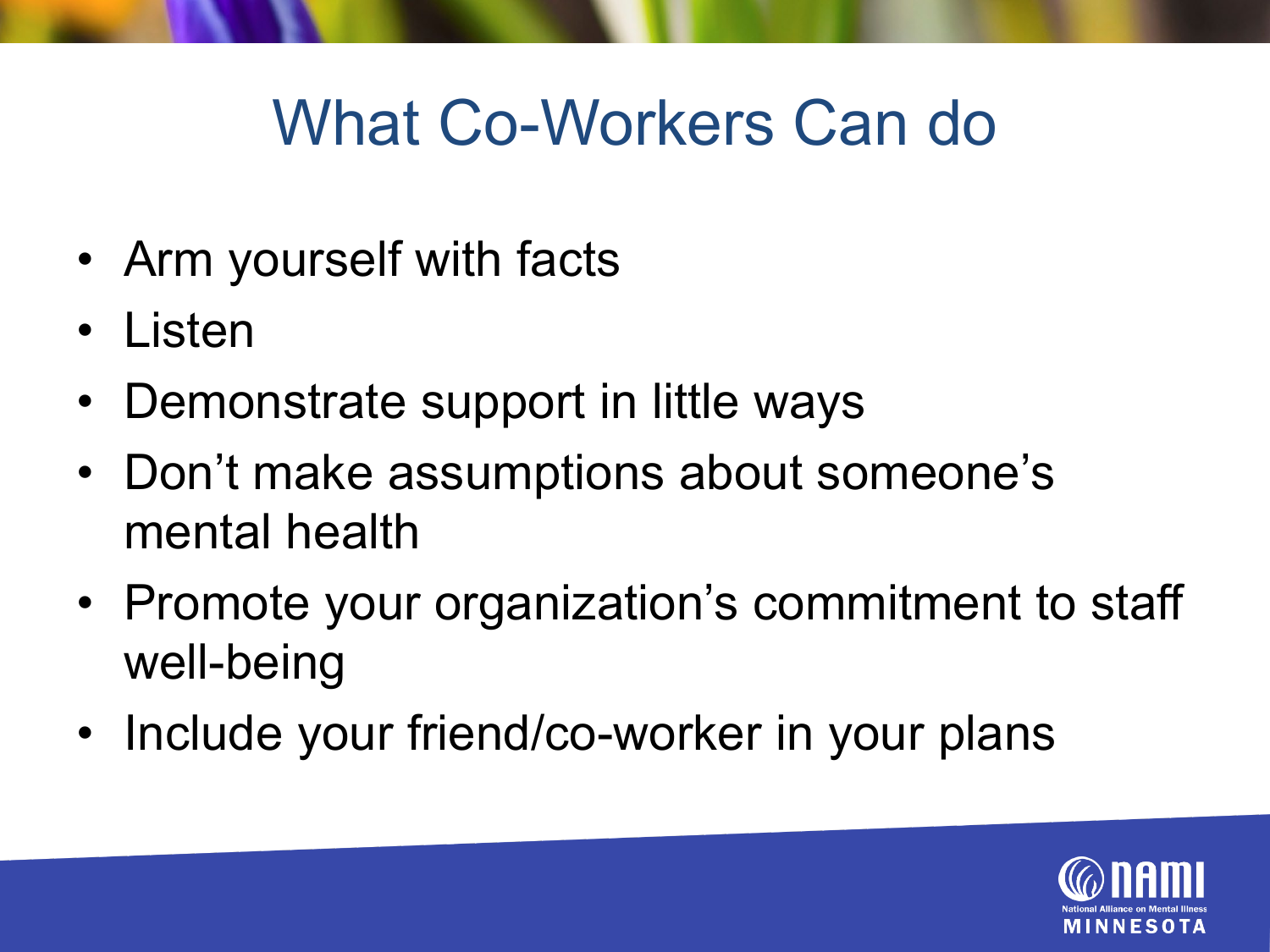## What You Can Do

- Develop a routine, especially for sleep
- Don't forget physical health
- Stay organized
- Make time for yourself
- Utilize resources
- Consider changes in work environment
- Understand nothing is perfect
- Seek help don't be afraid to call EAP or NAMI

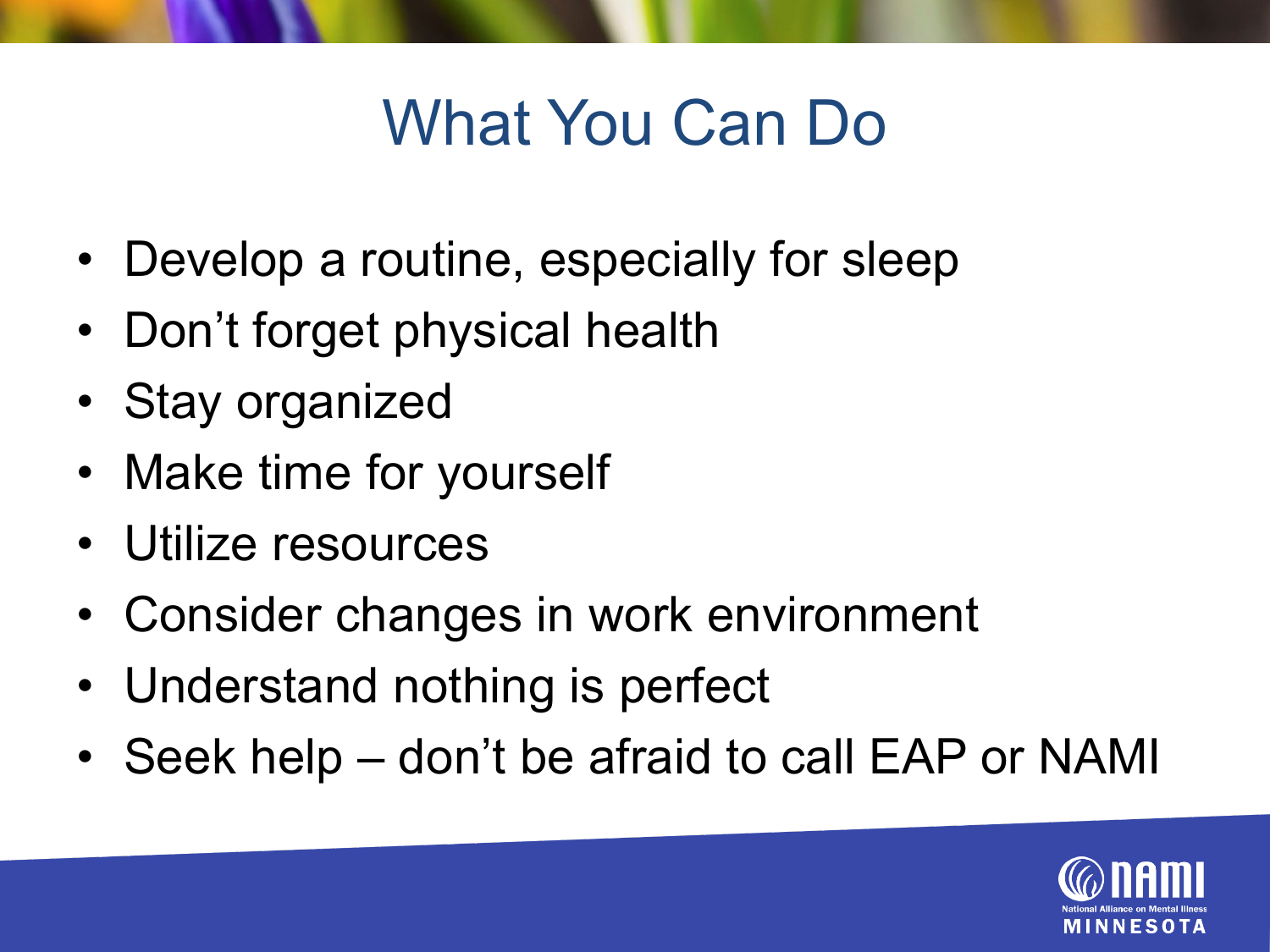### **Suicide**

- Warning Signs
	- Suicide threats, preoccupation with death
	- No hope for the future
	- Self-loathing, unexplained anger
	- Social isolation, changes in hygiene of behaviors
	- Alcohol or drug abuse
	- Prolonged depression
	- Making final arrangements, giving away possessions

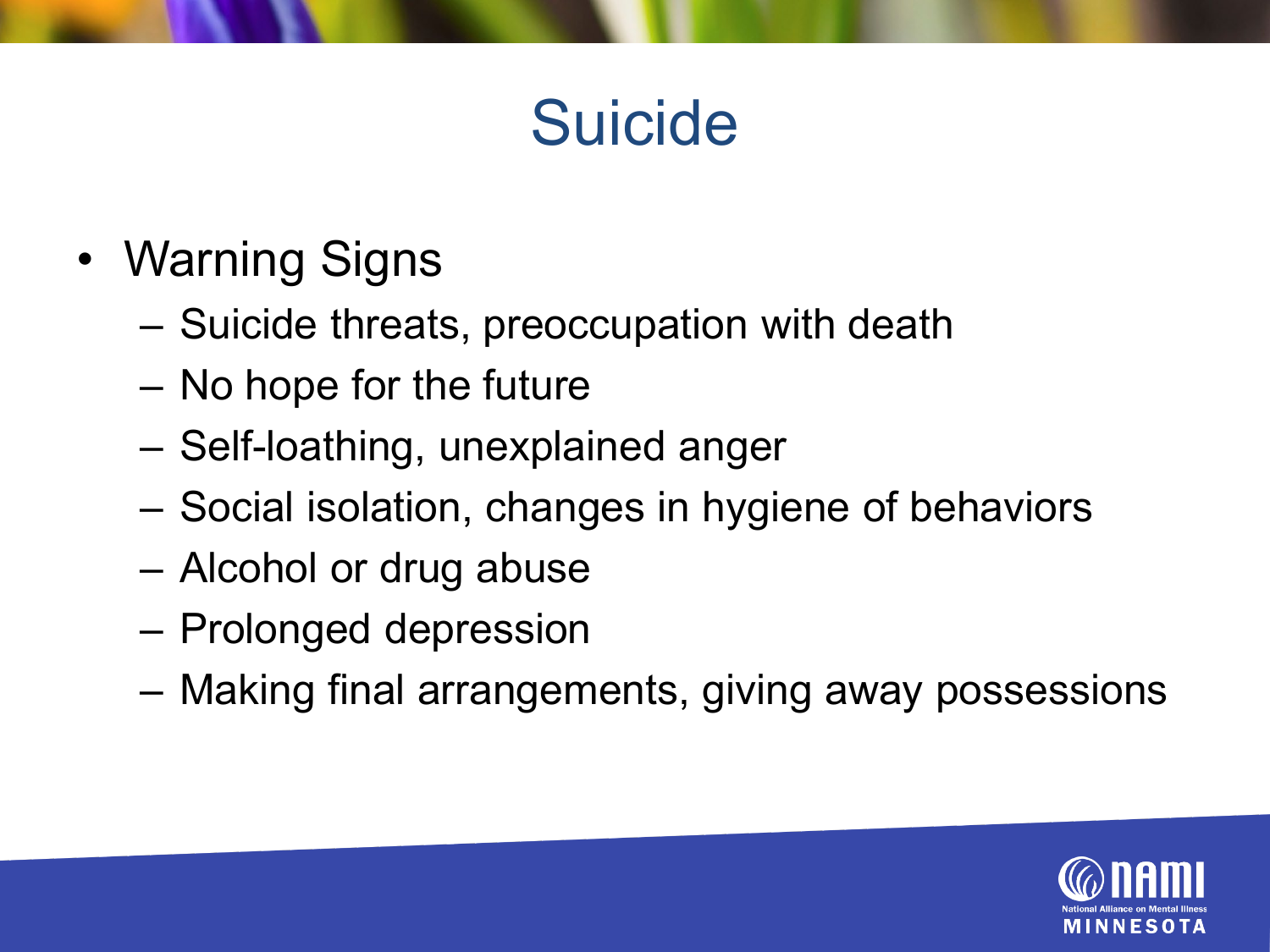## Suicide

- To save a life:
	- Express empathy, offer hope
	- Reach out asking doesn't increase the risk
	- Listen nonjudgmentally. Let them know you care and will assist them in getting help
	- Don't try to do it all yourself get mental health professionals and others involved
	- Don't promise secrecy and don't worry about being disloyal
	- If persuasion fails, call a hotline or emergency services

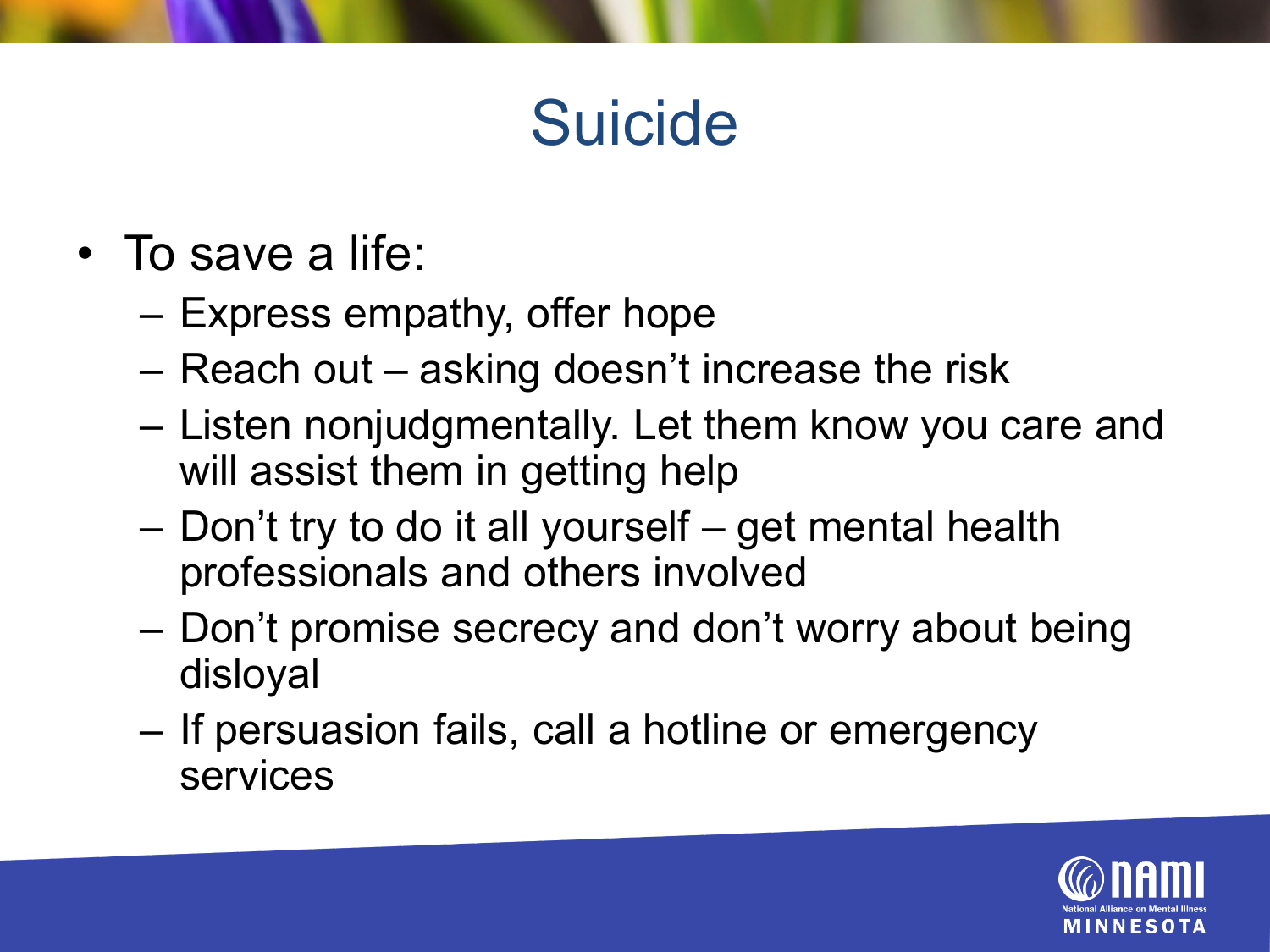#### Suicide

- Put these numbers in your cell phone now:
	- In Metro \*\*CRISIS
	- Text "MN" to 741741
	- National Suicide Hotline: 1-800-273-TALK (8255)
	- If calling 911 ask for a CIT trained officer
	- Look up your local county crisis number

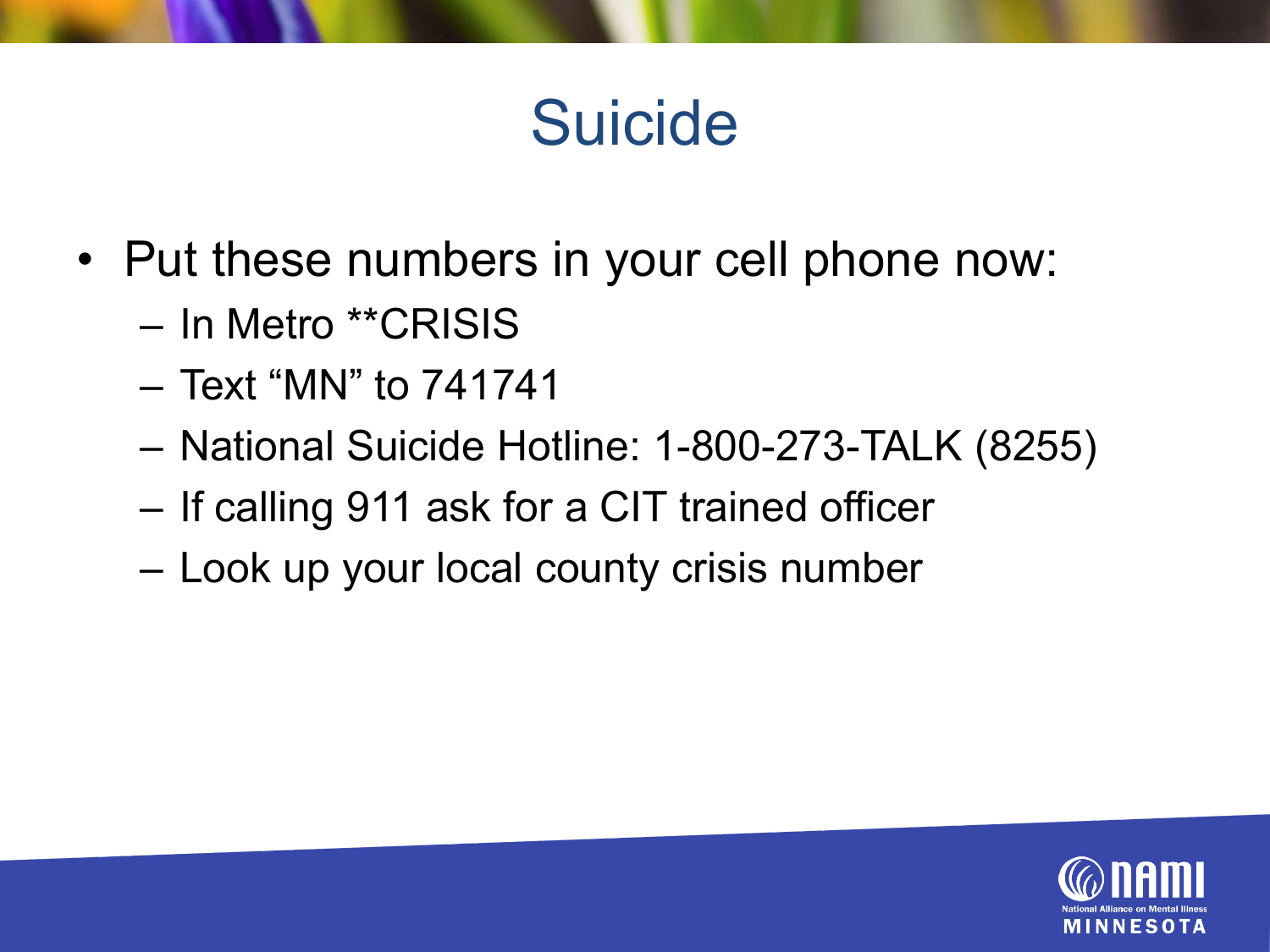## Five Things

- Promote good mental health
- Know common symptoms of mental illnesses
- Change our attitudes towards people with mental illnesses
- Learn about accommodations
- Create places that foster respect and acceptance

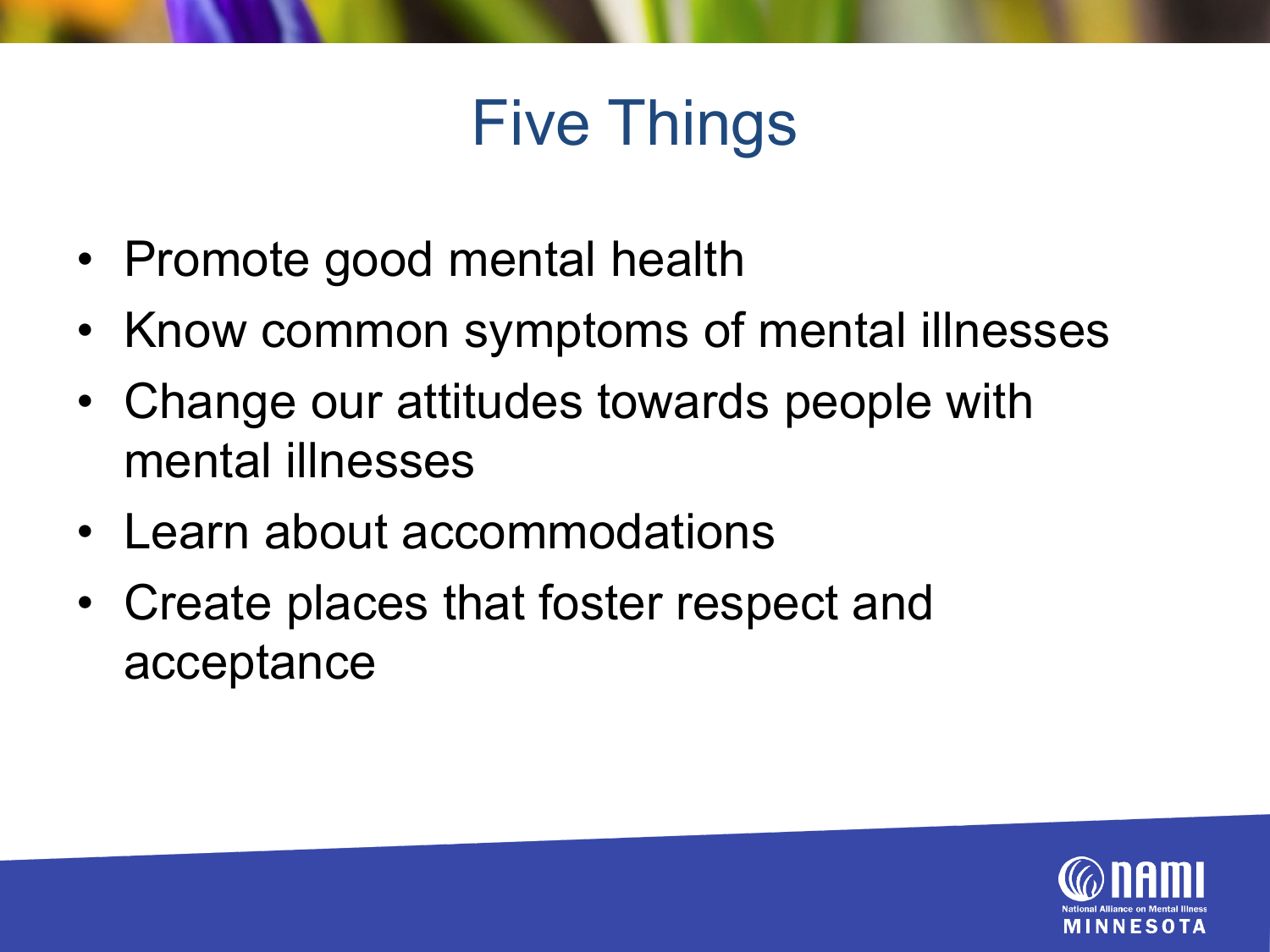#### What We Do

- Education classes, booklets and fact sheets
- Suicide prevention
- Support groups, Helpline
- Public awareness presentations
- Legislative advocacy
- NAMIWalks

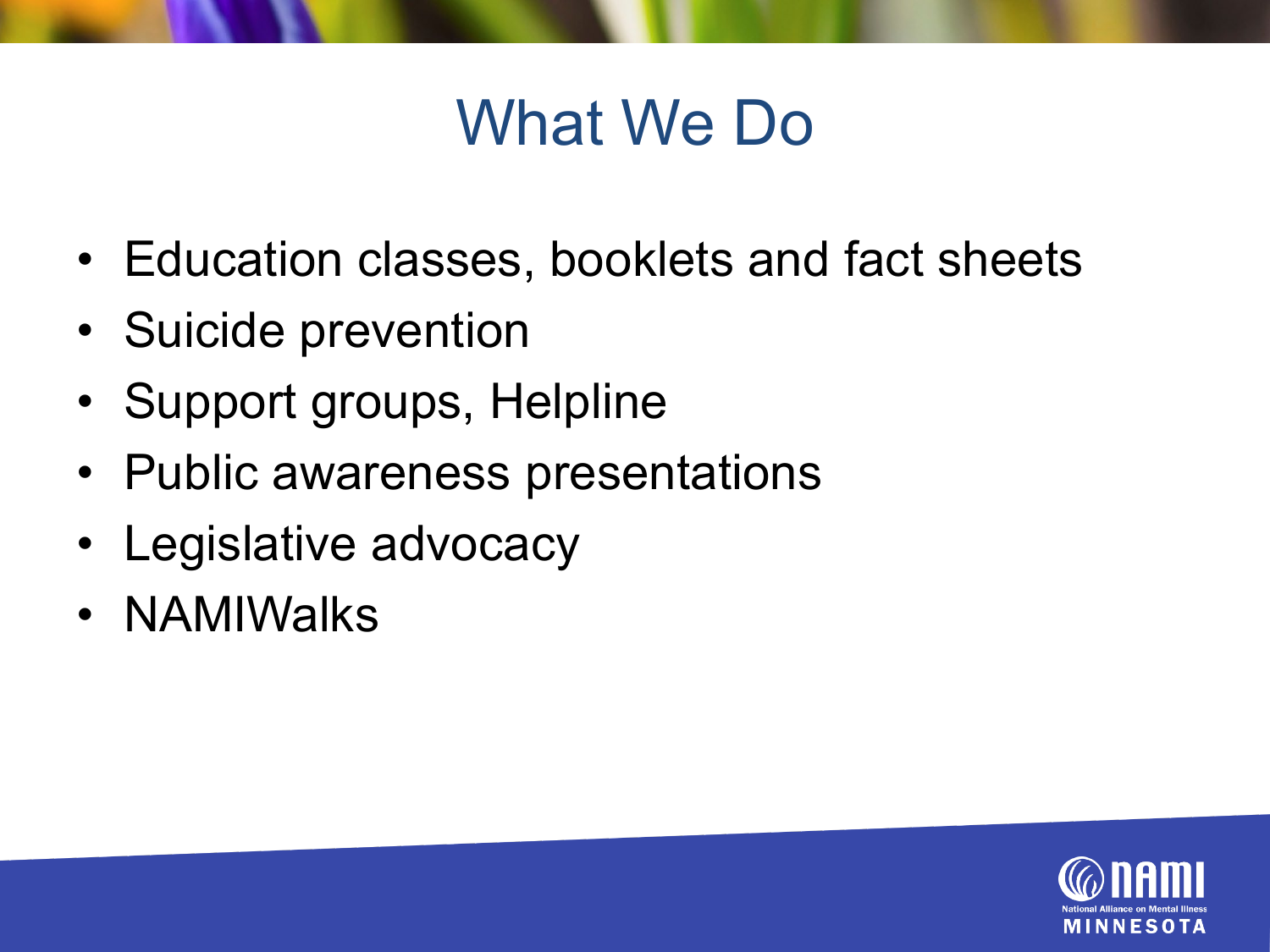#### Support NAMI Minnesota

- Advocate for a better Mental Health System
- Attend an event
- Sign up for a newsletter
- Join an affiliate
- Be a sponsor
- Volunteer
- Become a donor